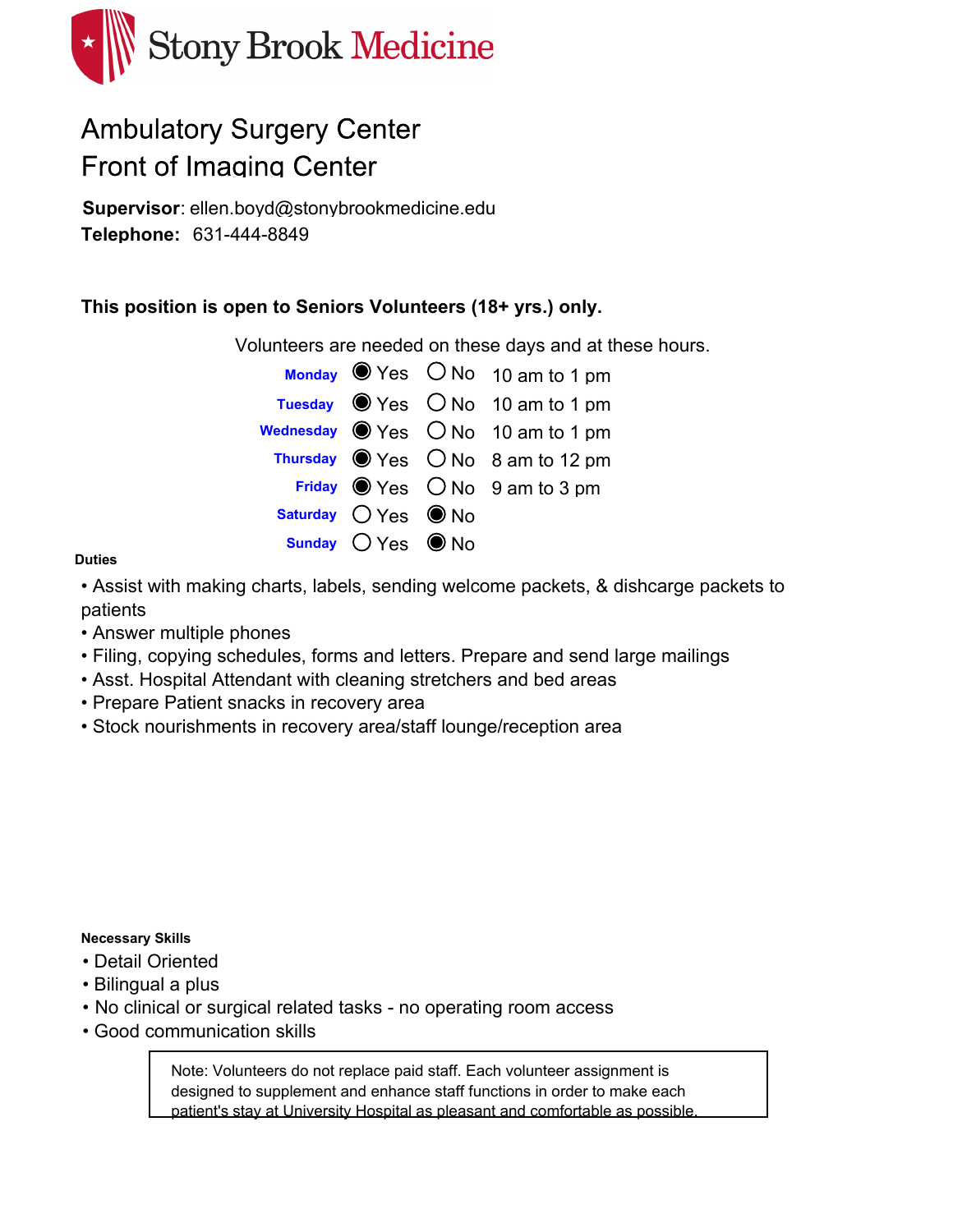

## **Blood Bank Donor Room** Hospital - Level 5

**Supervisor**: Doreen Cestare

Telephone: doreen.cestare@stonybrookmedicine.edu

### **This position is open to Seniors Volunteers (18+ yrs.) only.**

Volunteers are needed on these days and at these hours.



#### **Duties**

- Light office work
- Answering phones

**Necessary Skills**

• Comfortable speaking with donors over the phone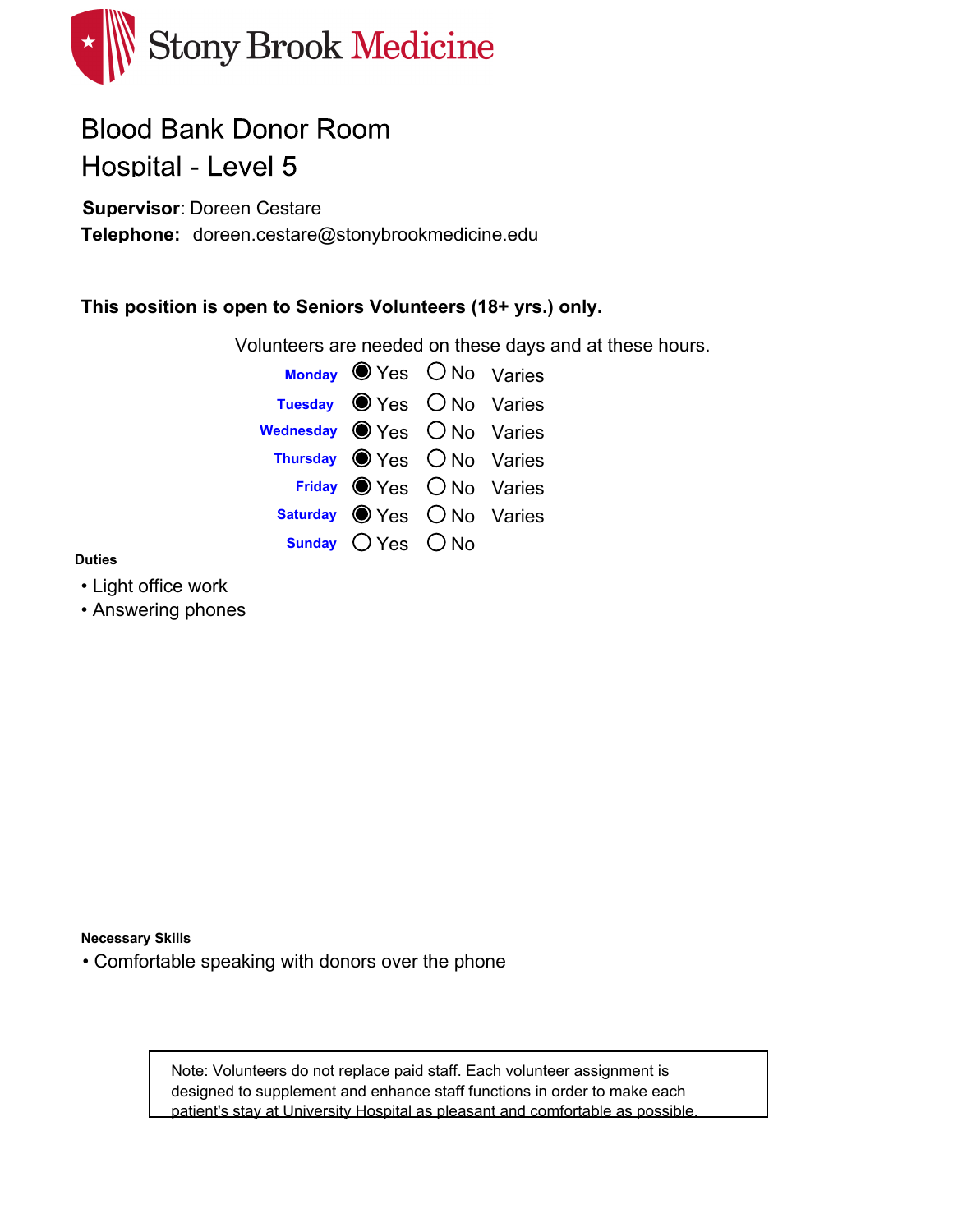

### **Bulletin Board Maintenance** UH L2 Rm. 600 - Hosptial Wide

**Supervisor**: Kathy Kress Telephone: see e-mail address below

**This assignment requires an interview with the supervisor prior to placement. This position is open to Seniors Volunteers (18+ yrs.) only.**

Volunteers are needed on these days and at these hours.

|                   | Monday $\bullet$ Yes $\circ$ No       |  |
|-------------------|---------------------------------------|--|
|                   | Tuesday $\bigcirc$ Yes $\bigcirc$ No  |  |
| Wednesday Wes ONo |                                       |  |
|                   | Thursday $\bigcirc$ Yes $\bigcirc$ No |  |
|                   | Friday Yes ONo                        |  |
|                   | Saturday ● Yes ○ No                   |  |
|                   | Sunday $\bigcirc$ Yes $\bigcirc$ No   |  |

#### **Duties**

•

- Update Notices in Hospital Bulletin Boards Floors 2-19
- Volunteer schedule can be flexilbe one day/eve per week for approx. 3-4 hours
- Reliability a must

• Contact: kathleen.kress@stonybrookmedicine.edu

**Necessary Skills**

- Reliable volunteer needed.
- Must be able to travel via the elevator to all hospital floors 2-19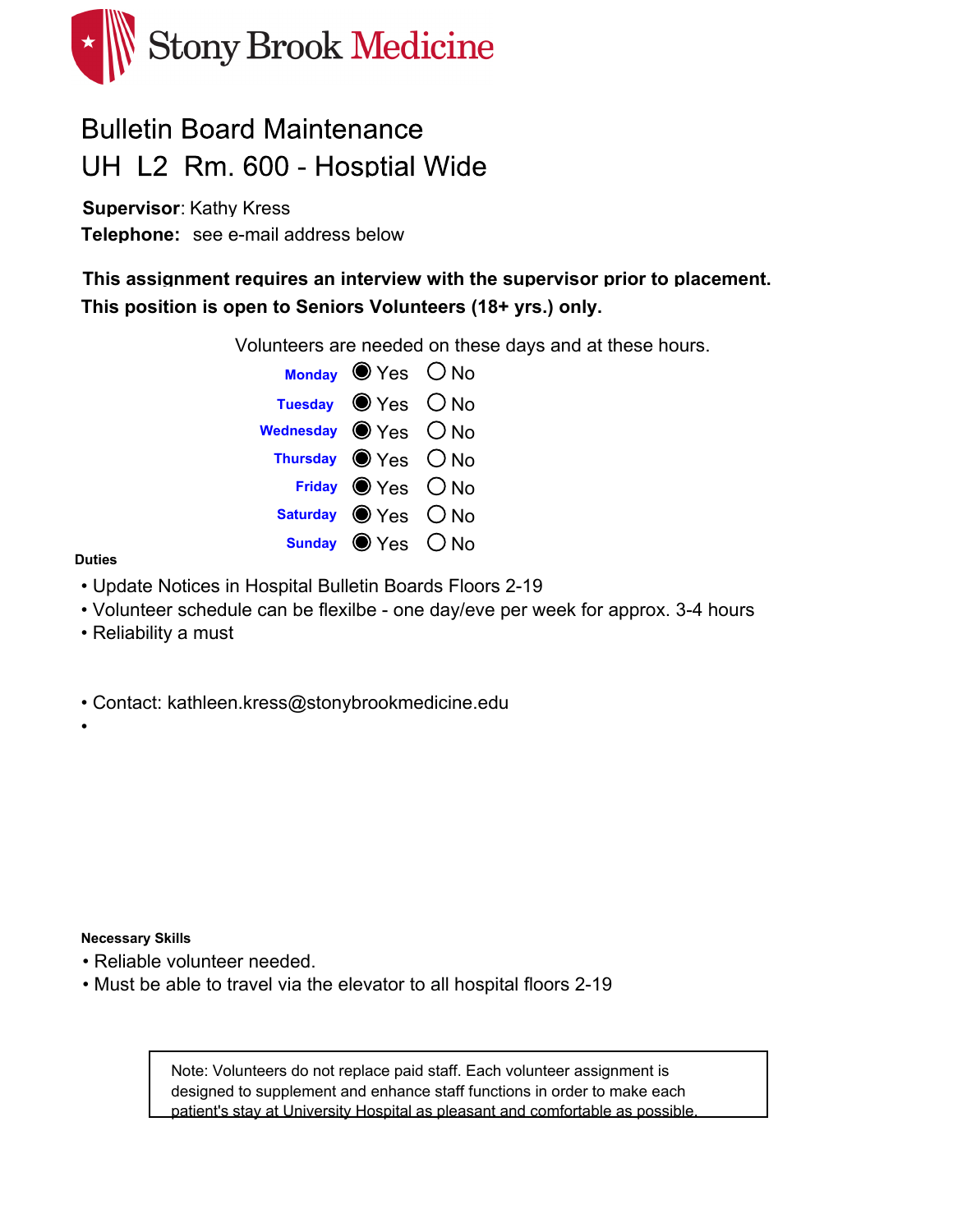

## **Cancer Center** MART Level 5 & 6

**Supervisor**: Kerri Reino/Barbara McByrne kerri.reino@stonybrookmedicine.edu **Telephone:**

### **This position is open to Seniors Volunteers (18+ yrs.) only.**

Volunteers are needed on these days and at these hours.

|                         | Monday $\bullet$ Yes $\circ$ No $\circ$ am to 3 pm          |
|-------------------------|-------------------------------------------------------------|
|                         | Tuesday $\bullet$ Yes $\circ$ No $\circ$ am to 3 pm         |
|                         | Wednesday $\bigcirc$ Yes $\bigcirc$ No $\,$ 9 am to 3 pm    |
|                         | Thursday $\bigcirc$ Yes $\bigcirc$ No $\bigcirc$ am to 3 pm |
|                         | Friday $\bigcirc$ Yes $\bigcirc$ No $\bigcirc$ am to 3 pm   |
| Saturday $O$ Yes $O$ No |                                                             |
| Sunday O Yes O No       |                                                             |

#### **Duties**

• Assist patients upon entry with directions, including escorting them to their destination, when needed

• Proactively escalate problems, complaints, and concerns to management

**Necessary Skills**

• Energetic, Enthusiastic and friendly to assist patients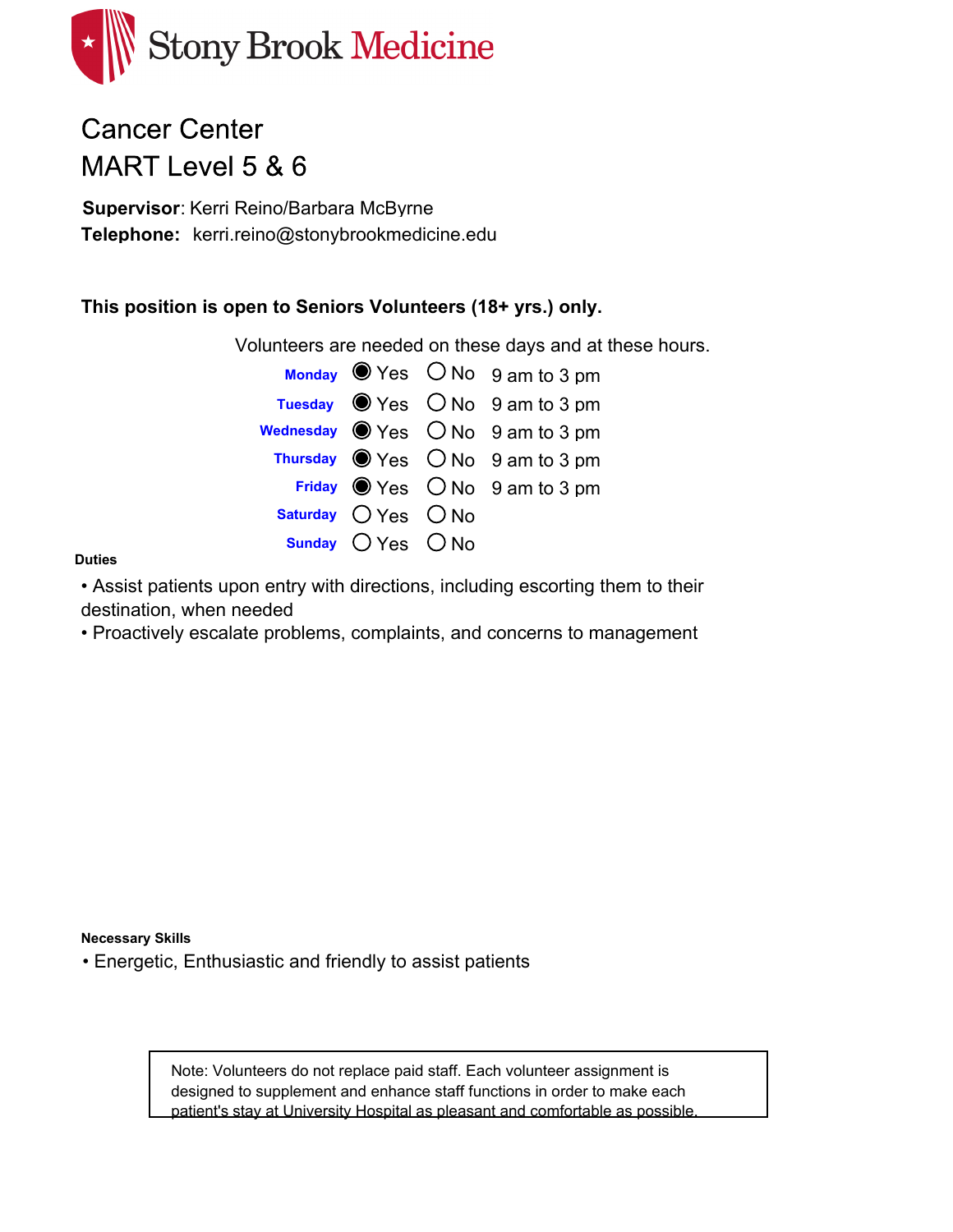

# **Cancer Center (Clinical Trials Office) Lauterbur Drive**

**Supervisor**: Ryan Washington

Telephone: ryan.washington@stonybrookmedicine.edu

**This assignment requires an interview with the supervisor prior to placement. This position is open to Seniors Volunteers (18+ yrs.) only.**

Volunteers are needed on these days and at these hours.

|                         | Monday $\bullet$ Yes $\circ$ No 8:00 am - 5:30 pm             |
|-------------------------|---------------------------------------------------------------|
|                         | Tuesday $\bullet$ Yes $\circ$ No 8:00 am - 5:30 pm            |
|                         | Wednesday $\bigcirc$ Yes $\bigcirc$ No $\,$ 8:00 am - 5:30 pm |
|                         | Thursday $\bullet$ Yes $\circ$ No 8:00 am - 5:30 pm           |
|                         | Friday $\bullet$ Yes $\circ$ No 8:00 am - 5:30 pm             |
| Saturday $O$ Yes $O$ No |                                                               |
| Sunday $O$ Yes $O$ No   |                                                               |

#### **Duties**

- Provide support for the Cancer Clinical Trials Office.
- The position will not be interacting directly with patients.
- The position will not be interacting directly with patients.

• Reviewing stock of items, and seeing if anything has expired, or if stock level is low and needs to be replenished.

• Assist in the picking up, and distribution of materials and documents to Clinical Trails staff.

• Entering in data into different Stony Brook databases.

**Necessary Skills**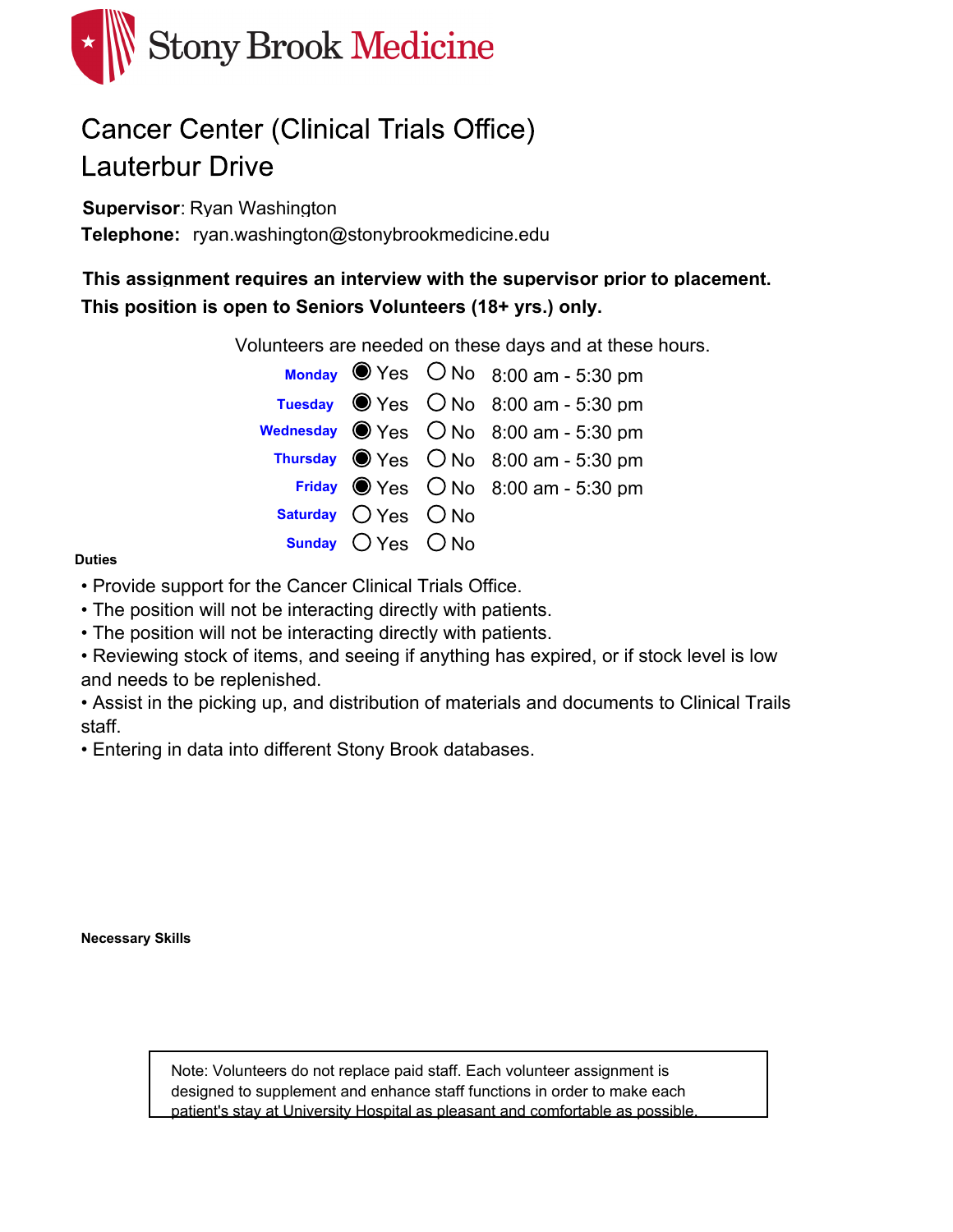

## **Care Management** Level 1 room 793 UH

**Supervisor**: Victoria Chan Telephone: victoria.chan1@stonybrookmedicine.edu

### **This position is open to Seniors Volunteers (18+ yrs.) only.**

Volunteers are needed on these days and at these hours.

|                      | Monday $\bullet$ Yes $\circ$ No 8:30am - 4pm                         |
|----------------------|----------------------------------------------------------------------|
|                      | Tuesday $\bullet$ Yes $\circ$ No 8:30am - 4pm                        |
|                      | Wednesday $\bigcirc$ Yes $\bigcirc$ No $\hspace{0.1cm}$ 8:30am - 4pm |
|                      | Thursday $\bigcirc$ Yes $\bigcirc$ No 8:30am - 4pm                   |
|                      | Friday $\circledcirc$ Yes $\circledcirc$ No 8:30am - 4pm             |
| Saturday $OYes$ O No |                                                                      |
| Sunday $OYes$ O No   |                                                                      |

#### **Duties**

- Filing
- Transport charts to medical record.
- Answering Phones
- Looking up information in hospital system
- Faxing/ Copying
- Data Entry
- Assist with Special Projects
- Equipment Delivery

**Necessary Skills**

- Courteous and Friendly
- Basic Computer Skills Required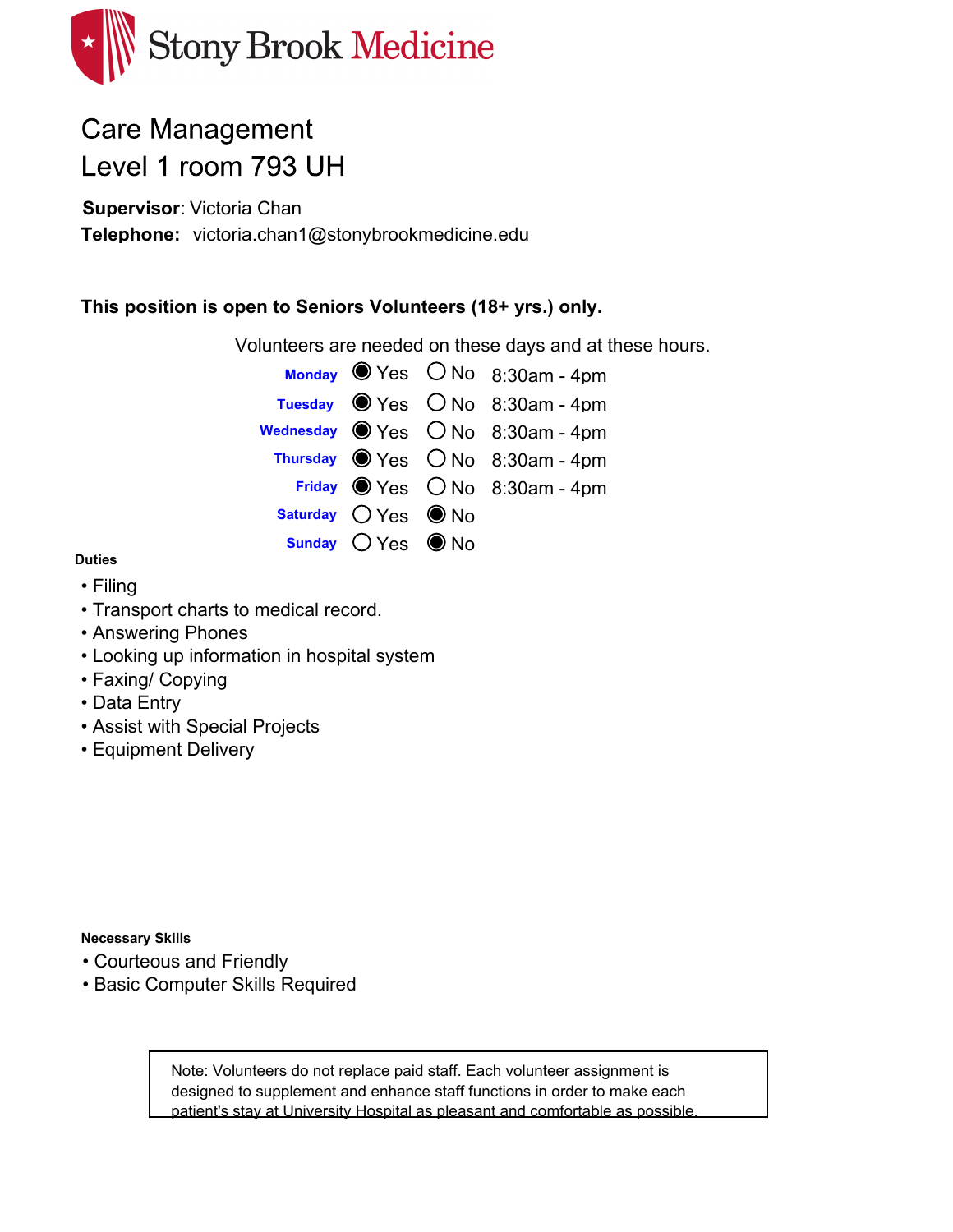

# Child Life **Pediatrics Pavillion 6th floor**

**Supervisor**: Michael Attard / Joan Alpers michael.attard@stonybrookmedicine.edu/ **Telephone:**

**This assignment requires an interview with the supervisor prior to placement. This position is open to Seniors Volunteers (18+ yrs.) only.**

Volunteers are needed on these days and at these hours.

|  | Monday $\bullet$ Yes $\circ$ No 10:00 am - 5:00 pm              |
|--|-----------------------------------------------------------------|
|  | Tuesday $\bullet$ Yes $\circ$ No 10:00 am - 5:00 pm             |
|  | Wednesday ● Yes ○ No 10:00 am - 5:00 pm                         |
|  | Thursday $\bullet$ Yes $\circ$ No 10:00 am - 5:00 pm            |
|  | Friday $\bullet$ Yes $\circ$ No 10:00 am - 5:00 pm              |
|  | Saturday $\circledast$ Yes $\circledcirc$ No 10:00 am - 5:00 pm |
|  | Sunday $\circledcirc$ Yes $\circledcirc$ No 10:00 am - 5:00 pm  |

#### **Duties**

• Play with children in pediatric playroom or at bedside.

• Assist with keeping areas clean and neat, including proper infection control procedures for all toys cleaned after play.

• Clean-up using infection control procedures and restocking of toys after play.

• Knowledge of appropriate PPE.

#### **Necessary Skills**

- Ability to play comfortably with children.
- Ability to maintain a safe environment for children to relax and play.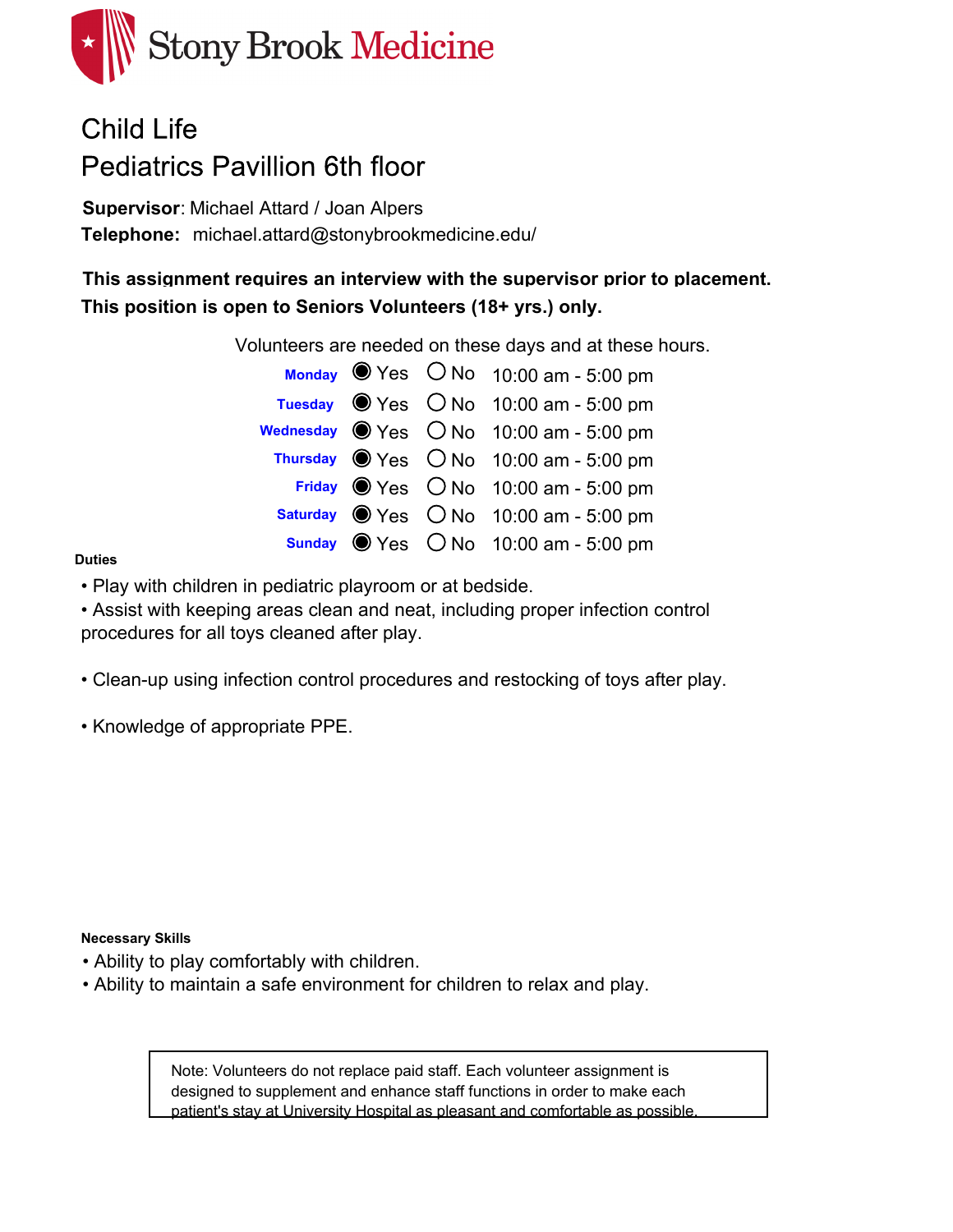

# **CLINICAL EDUCATION 14 TECHNOLOGY DRIVE SUITE 1**

**Supervisor**: COLETTE MARRAN

Telephone: colette.marran@stonybrookmedicine.edu

### **This position is open to Seniors Volunteers (18+ yrs.) only.**

Volunteers are needed on these days and at these hours.



#### **Duties**

- Filing
- photocopying
- making class folders
- data entry

**Necessary Skills**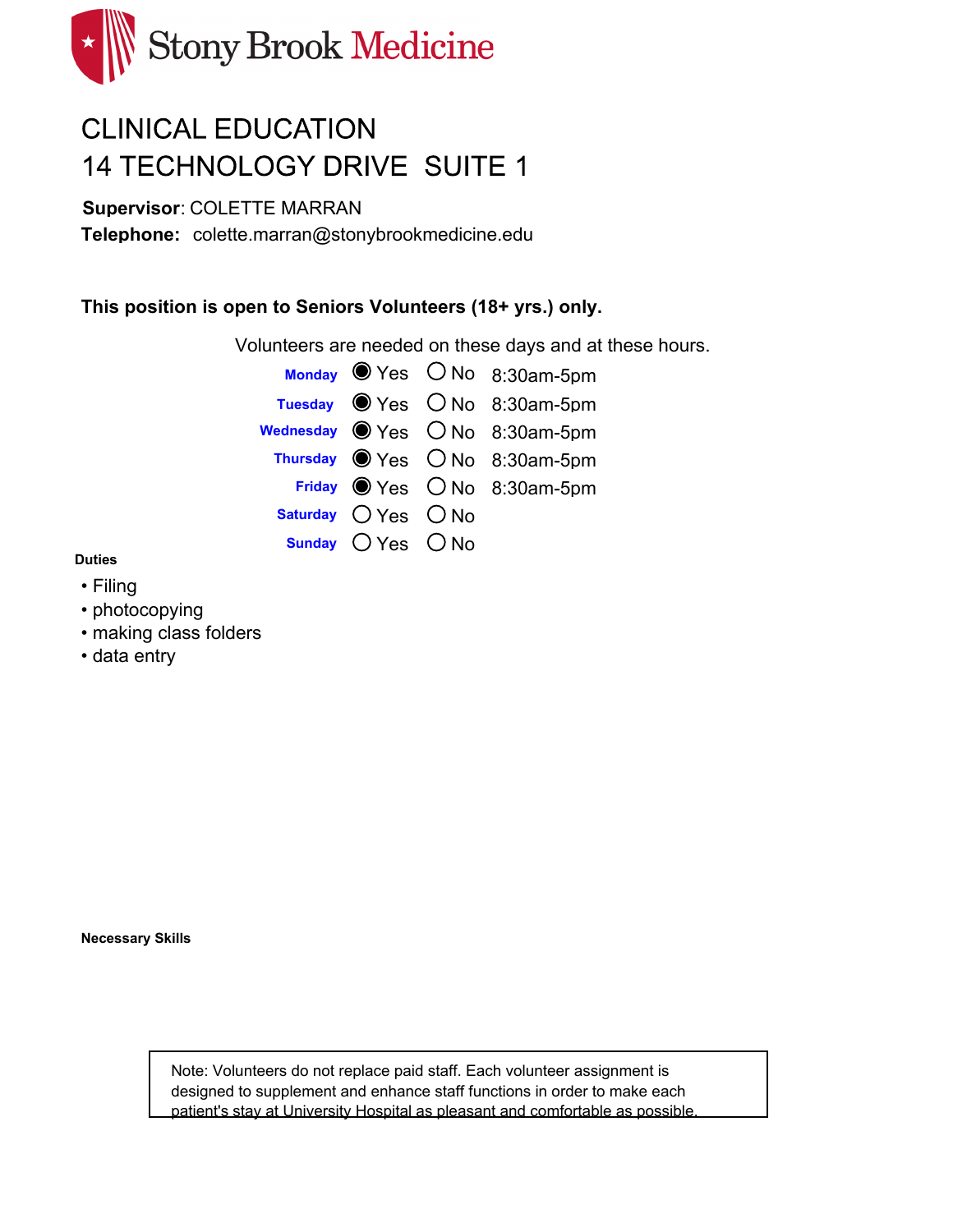

# Department of Family, Population & Preventive Medicine HSC Level 3 Room 068

**Supervisor**: Annemarie Ng, MS, RD

Telephone: annemarieng@stonybrookmedicine.edu

**This assignment requires an interview with the supervisor prior to placement. This position is open to Seniors Volunteers (18+ yrs.) only.**

Volunteers are needed on these days and at these hours.

|                         | Monday Yes ONo 9AM-3PM                         |
|-------------------------|------------------------------------------------|
|                         | Tuesday Wes ONo 9AM-3PM                        |
|                         | Wednesday $\bigcirc$ Yes $\bigcirc$ No 9AM-3PM |
|                         | Thursday ● Yes ○ No 9AM-3PM                    |
| Friday $OYes$ $ONo$     |                                                |
| Saturday $O$ Yes $O$ No |                                                |
| Sunday $OYes$ $ONo$     |                                                |

#### **Duties**

• Planting, Harvesting, Weeding, Fertilizing & Watering of Vegetables on the Rooftop Farm.

• Working with Faculity to Develop Social Media Material

• This is mostly a Seasonal Position with the Majority of Hours Taking Place From May to October

- Application of Orgainic Insecticdes to Plants
- Assist in Kids "Farm-to-Table" Cooking Workshop Scheduled for 6 Days in the Summer
- Set Up Cookling Stations, Assist in Recipe Prepartion
- Orher Duties as Assigned

#### **Necessary Skills**

- Farming Skills or Willingness to Learn
- Volunteers are able to Commit a Minimum of 3 Hours on Mondays and/or **Wednesdays**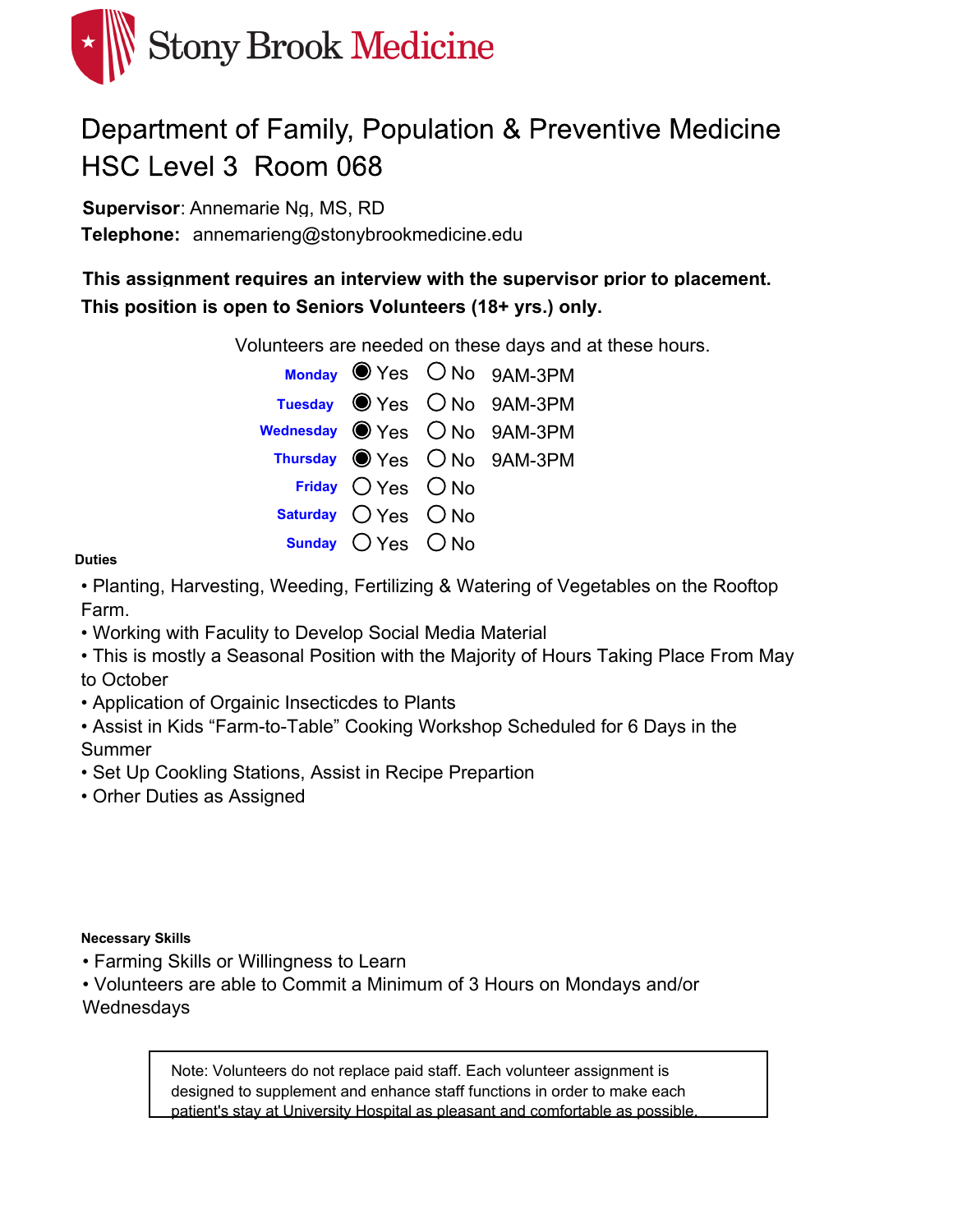

## **Food and Retail Services Hospital Kitchen - Level 1**

**Supervisor**: Kathleen Carrozza

Telephone: kathleen.carrozza@stonybrookmedicine.edu

### **This position is open to Seniors Volunteers (18+ yrs.) only.**

Volunteers are needed on these days and at these hours.

|                         | Monday $\bullet$ Yes $\circ$ No $\circ$ am to 8 pm       |
|-------------------------|----------------------------------------------------------|
|                         | Tuesday $\bullet$ Yes $\circ$ No 8 am to 8 pm            |
|                         | Wednesday $\bigcirc$ Yes $\bigcirc$ No $\,$ 8 am to 8 pm |
|                         | Thursday $\bigcirc$ Yes $\bigcirc$ No 8 am to 8 pm       |
|                         | Friday $\bigcirc$ Yes $\bigcirc$ No 8 am to 8 pm         |
| Saturday $O$ Yes $O$ No |                                                          |
| Sunday $O$ Yes $O$ No   |                                                          |

#### **Duties**

- Roll silverware in napkins to use on patient trays
- Surveying patients about their meals including handing out questionnaires

#### **Necessary Skills**

• Must be able to work in a loud, commercial kitchen which can be intimidating at times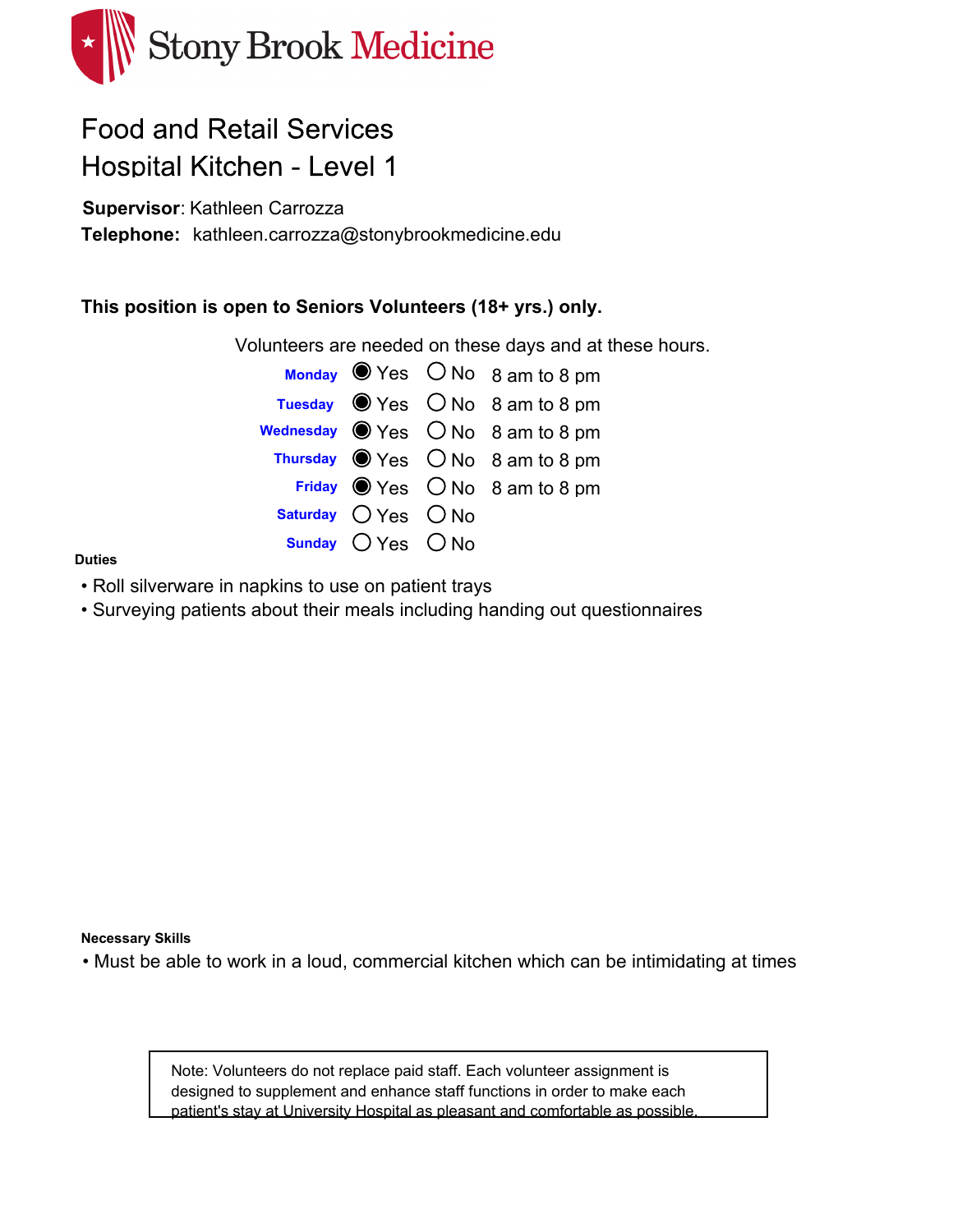

## **Gastroenterology Clinic - Direct Book Program** Carol Baldwin Breast Center. (Old Cancer Building)

**Supervisor**: Kelly Spencer

kelly.spencer@stonybrook.edu **Telephone:**

### **This position is open to Seniors Volunteers (18+ yrs.) only.**

Volunteers are needed on these days and at these hours.



#### **Duties**

- Answering Phones
- Answering Emails

**Necessary Skills**

- Medical Terminology
- Personable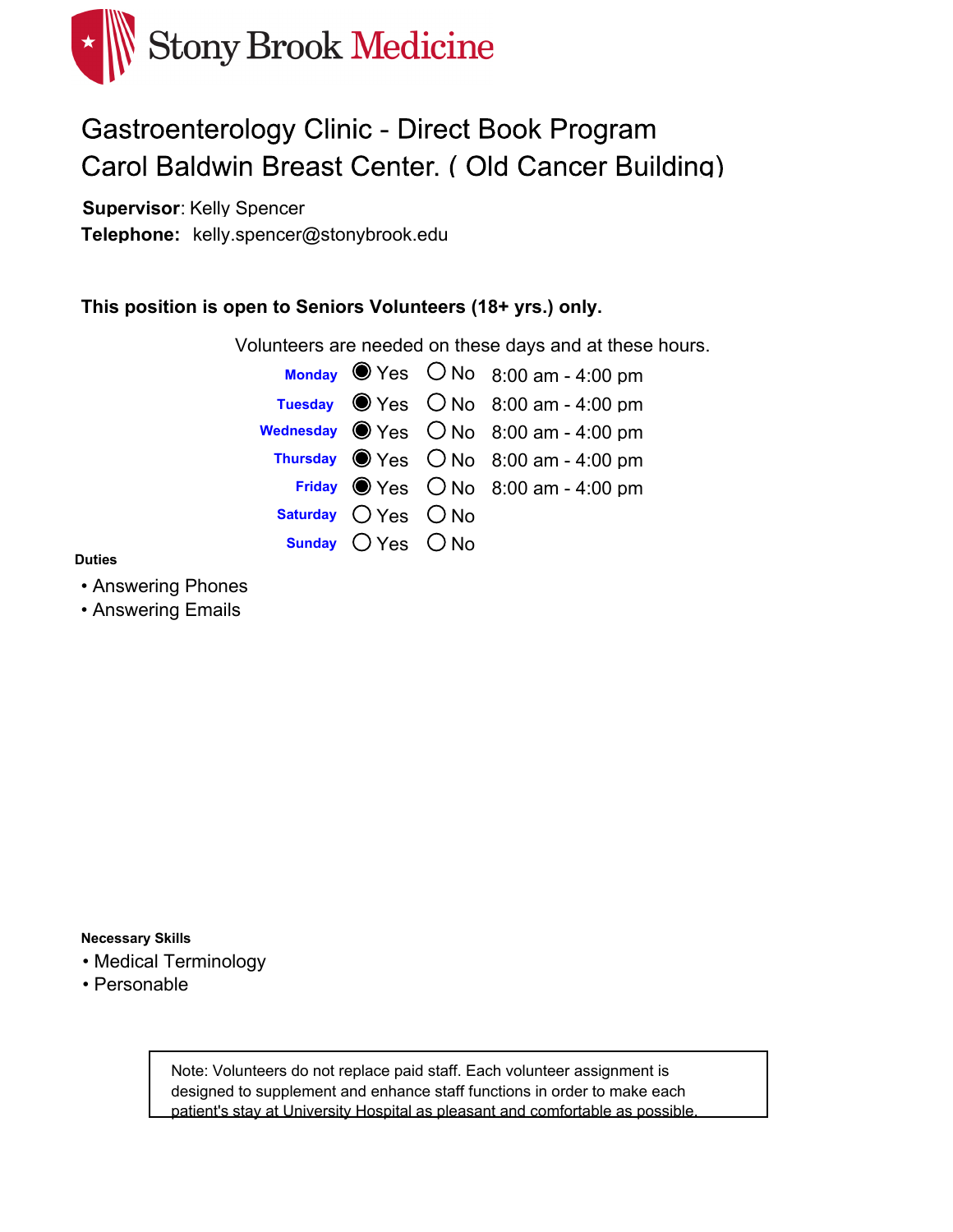

### Hand Therapy - Off site 14 Technology Dr - Suite 5, Tech Park, E. Setauket

**Supervisor**: Anita Dantzig or Evan Ludin Telephone: anita.dantzig@stonybrookmedicine.edu

**This assignment requires an interview with the supervisor prior to placement. This position is open to Seniors Volunteers (18+ yrs.) only.**

Volunteers are needed on these days and at these hours.



#### **Duties**

• Extensive observation of patients who have had various upper extremity injuries or surgeries and their treatments.

- Organizing and cleaning equipment
- Assisting the therapist setting up equipment for patient treatment.
- Cleaning whirlpools
- Clerical filing, typing, coping, etc.
- This assignment is not in the hospital

#### **Necessary Skills**

- Good Communication
- Ability to work with a team
- Professional behavior
- Confidentiality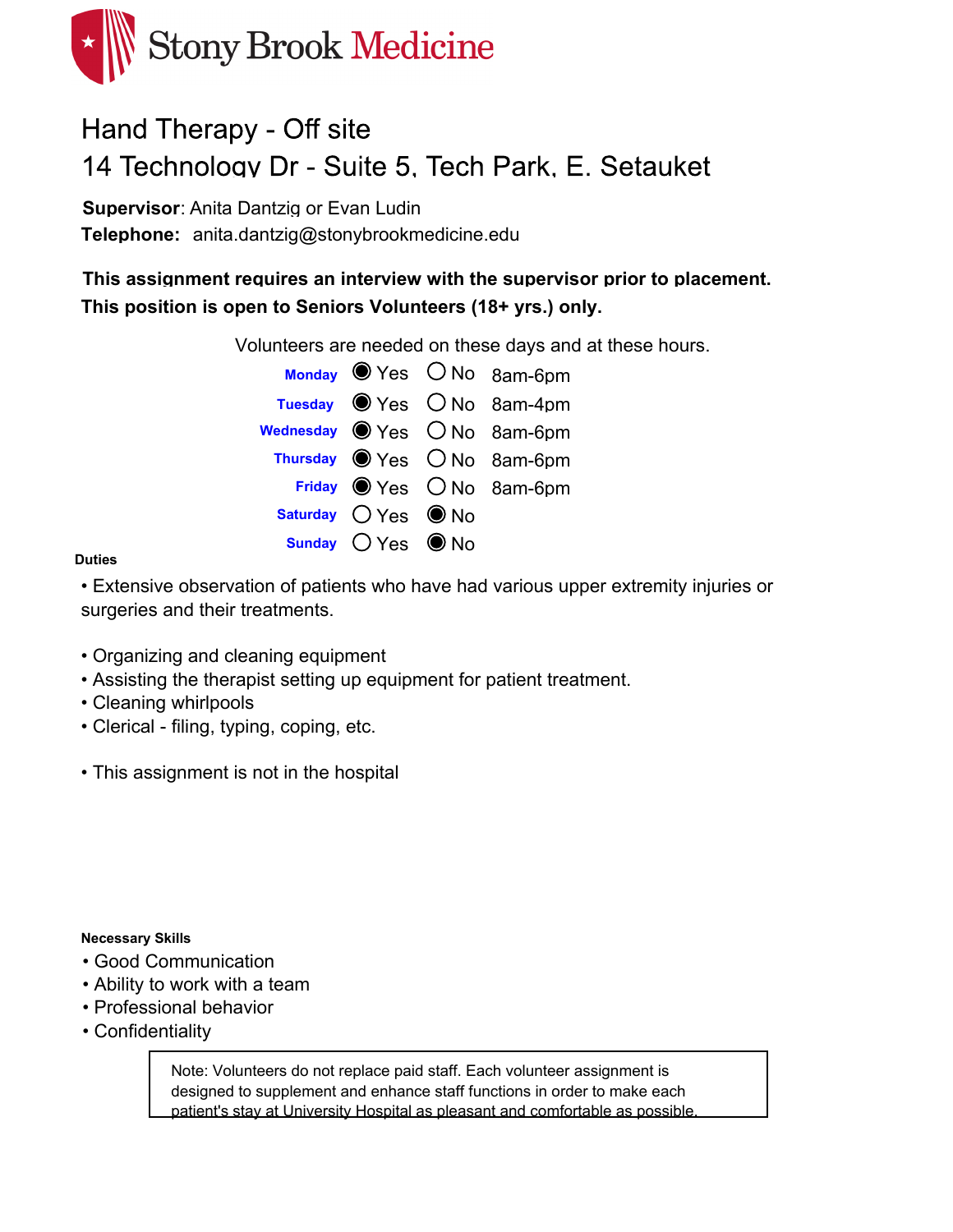

## **MEDICINE 12 SOUTH**

**Supervisor**: TERI SHAW Telephone: teresa.shaw@stonybrookmedicine.edu

### **This position is open to Seniors Volunteers (18+ yrs.) only.**

Volunteers are needed on these days and at these hours.

|                      | Monday $\bullet$ Yes $\circ$ No       |  |
|----------------------|---------------------------------------|--|
|                      | Tuesday $\bigcirc$ Yes $\bigcirc$ No  |  |
| Wednesday ● Yes ○ No |                                       |  |
|                      | Thursday $\bigcirc$ Yes $\bigcirc$ No |  |
|                      | Friday Yes ONo                        |  |
|                      | Saturday ● Yes ○ No                   |  |
|                      | Sunday $\bigcirc$ Yes $\bigcirc$ No   |  |

#### **Duties**

- Assemble Admission/Discharge Packets
- Check Charts for Property Lists
- Help Orgainize Supplies
- Assemble New Admission Charts and Disassemble Discharge Charts

**Necessary Skills**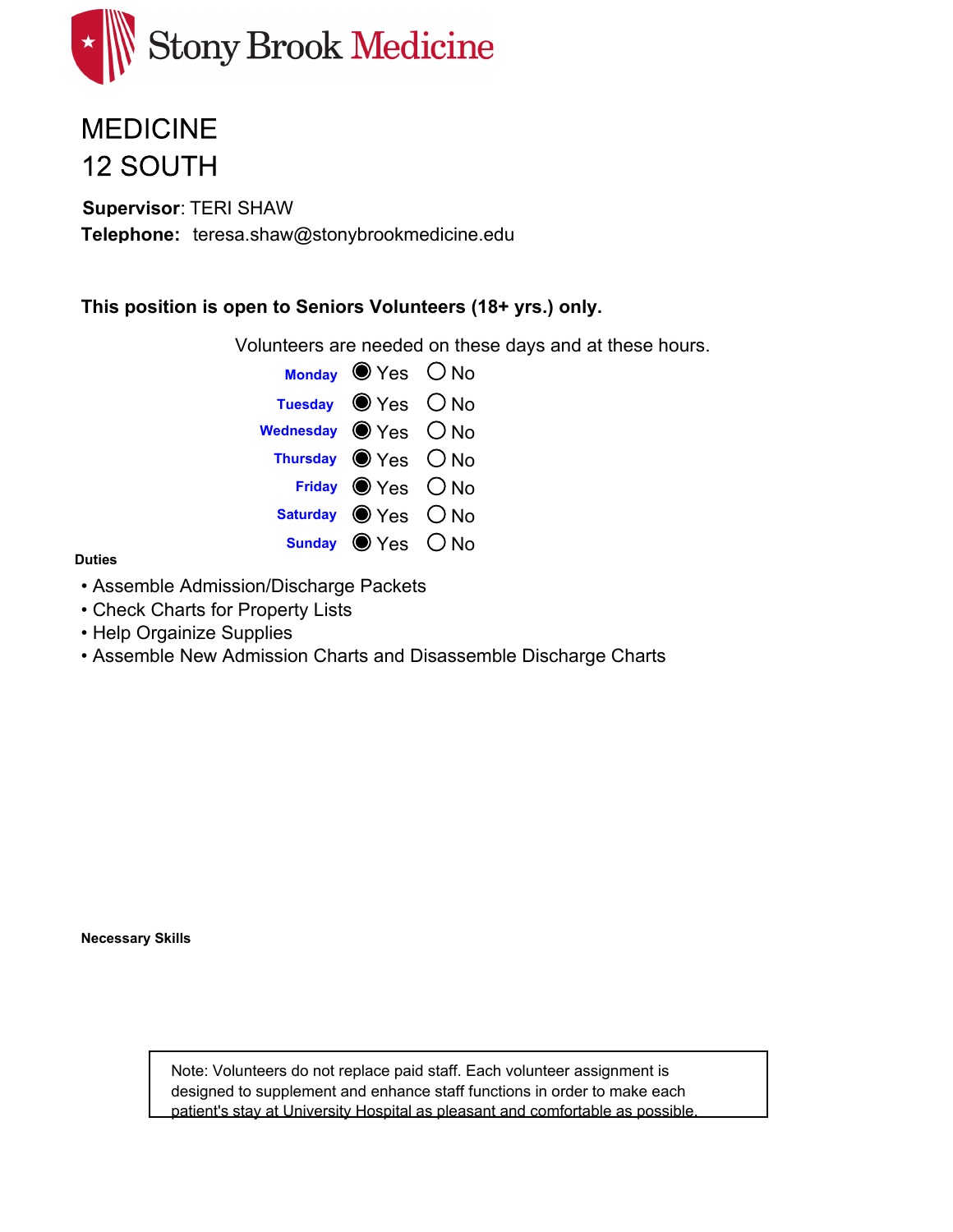

# NEUROPSYCHOLOGY **14 TECHNOLOGY DRIVE SUITE 12B**

**Supervisor**: EKATERINI PANAGIOTAKOPOULOU Telephone: ekaterini.panagiotakopoulou@stonybrookmedicine.edu

**This assignment requires an interview with the supervisor prior to placement. This position is open to Seniors Volunteers (18+ yrs.) only.**

Volunteers are needed on these days and at these hours.



#### **Duties**

- Scoring tests
- Filing
- Scanning
- Copying
- Answering Phone Calls
- Making Patient Charts

**Necessary Skills**

• Have a Vehicle to drive to our office, as we do not have our office inside the hospital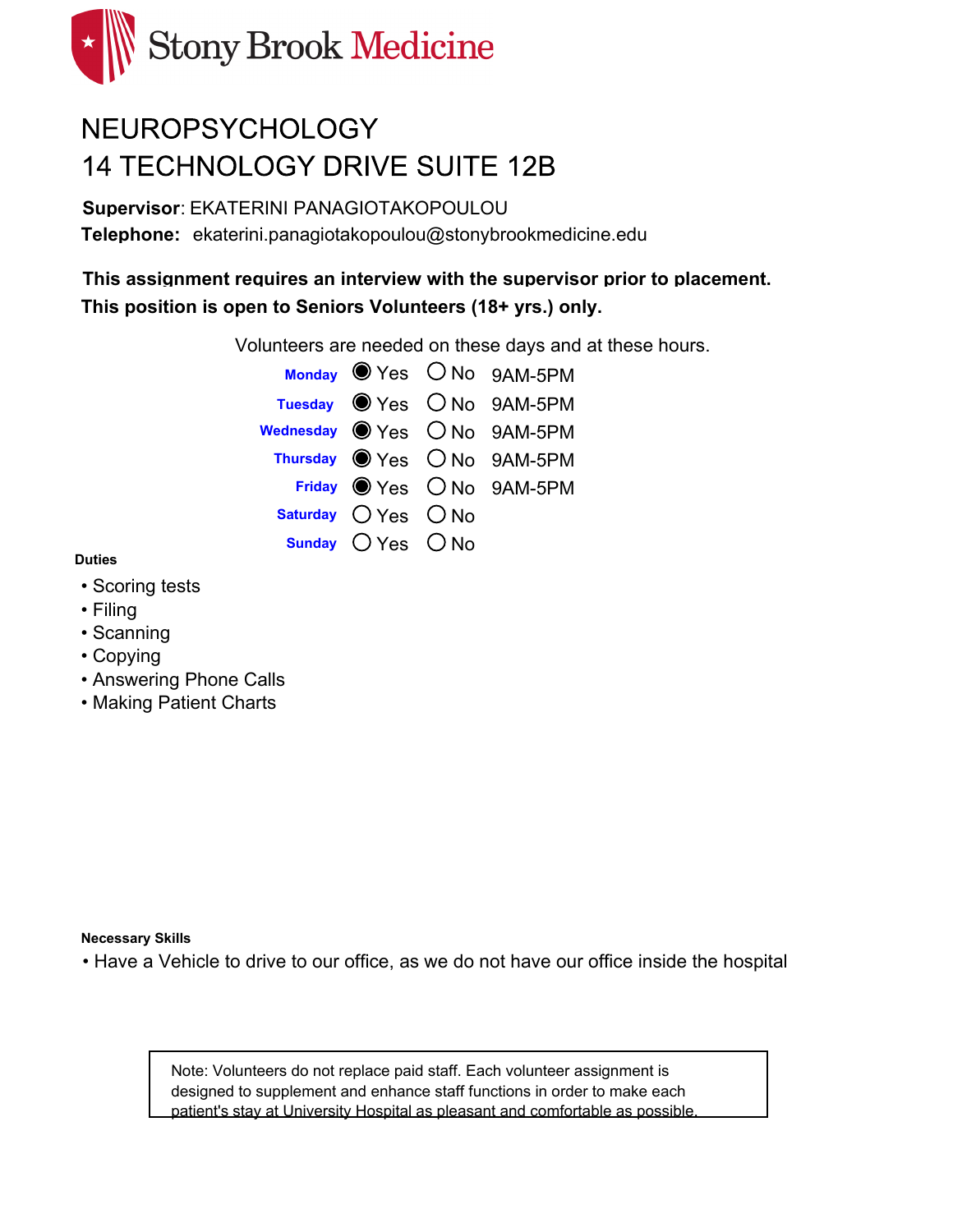

# **OBGYN - GYN ONC** HSC Level 9 Room 065

**Supervisor**: Venus Hercules

Telephone: venus.hercules@stonybrookmedicine.edu

### **This position is open to Seniors Volunteers (18+ yrs.) only.**

Volunteers are needed on these days and at these hours.

|                         | Monday $\bullet$ Yes $\circ$ No $\circ$ am to 4 pm          |
|-------------------------|-------------------------------------------------------------|
|                         | Tuesday $\bullet$ Yes $\circ$ No 9 am to 4 pm               |
|                         | Wednesday $\bigcirc$ Yes $\bigcirc$ No 9 am to 4 pm         |
|                         | Thursday $\bigcirc$ Yes $\bigcirc$ No $\bigcirc$ am to 4 pm |
|                         | Friday $\bigcirc$ Yes $\bigcirc$ No 9 am to 4 pm            |
| Saturday $O$ Yes $O$ No |                                                             |
| Sunday $OYes$ $ONo$     |                                                             |

#### **Duties**

- Organizing medical records
- Scanning medical records
- Clerical work

**Necessary Skills**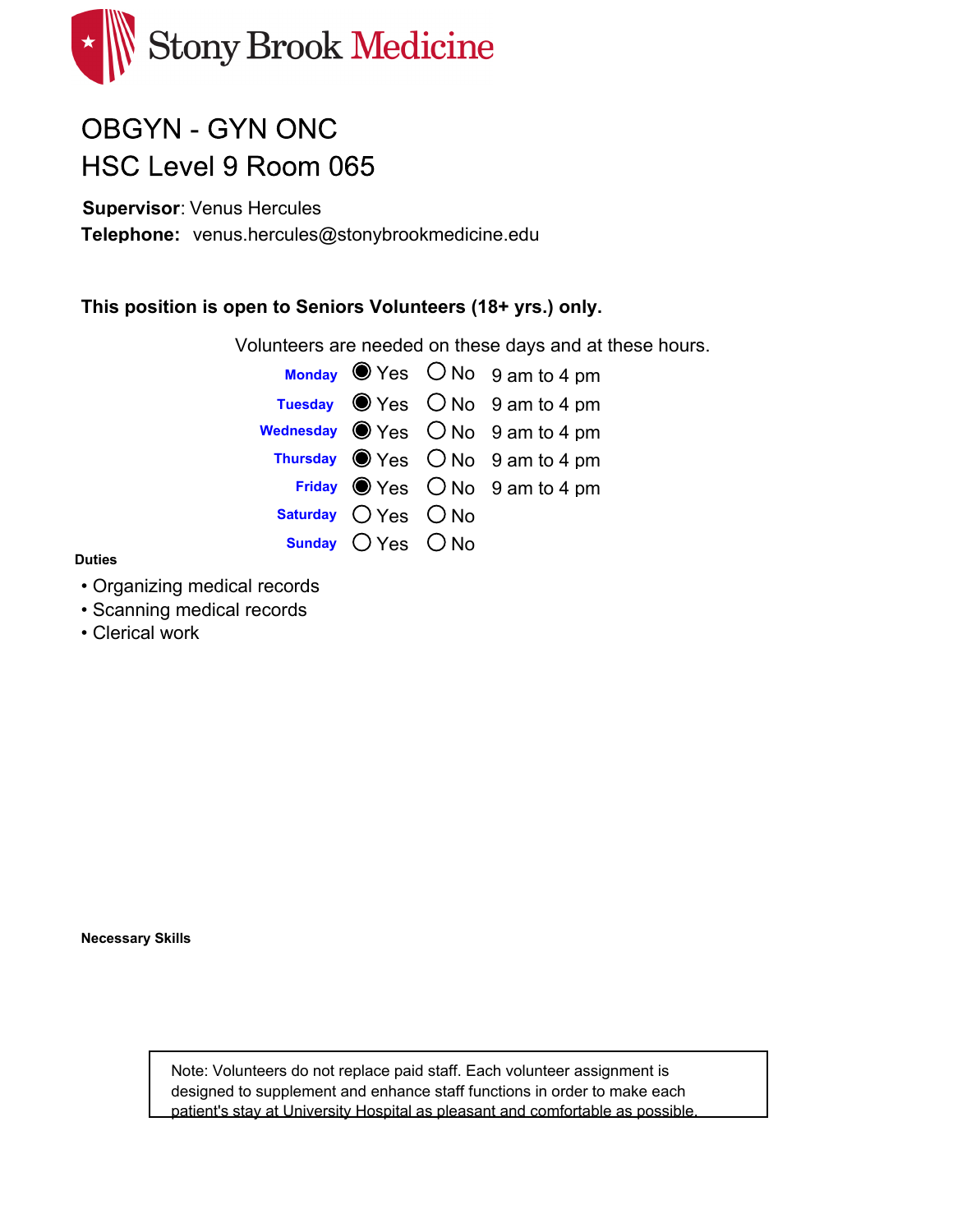

# **Occupational Therapy** UH Level 14 - Room 100

**Supervisor**: Casey Minardi or Michele Dookram Telephone: Casey.Minardi@stonybrookmedicine.edu

**This assignment requires an interview with the supervisor prior to placement. This position is open to Seniors Volunteers (18+ yrs.) only.**

Volunteers are needed on these days and at these hours.

|                                        | Monday $OYes$ O No            |                                                                     |
|----------------------------------------|-------------------------------|---------------------------------------------------------------------|
|                                        |                               | Tuesday $\bullet$ Yes $\circ$ No $\circ$ 9:00 am to 12 pm           |
| Wednesday $\bigcirc$ Yes $\bigcirc$ No |                               |                                                                     |
|                                        |                               | Thursday $\bigcirc$ Yes $\bigcirc$ No $\,$ 9 am to 12 or 12 to 3 pm |
|                                        | Friday $OYes$ O No            |                                                                     |
|                                        | Saturday $O$ Yes $\bullet$ No |                                                                     |
|                                        | Sunday $OYes$ $\bullet$ No    |                                                                     |

#### **Duties**

- Observation of Occupational Therapy staff during patient treatment sessions
- Assist with managing equipment/department supplies
- Assist with maintaining and cleaning/organizing of work enviornment
- Clerical duties
- Answering phones
- Re-stocking supplies
- \*3 hour sessions AM or PM Flexible hours

• You can also contact Michele Dookram at michele.dookram@stonybrookmedicine. edu

#### **Necessary Skills**

• For students who have the intention to apply to Occupation Therapy program.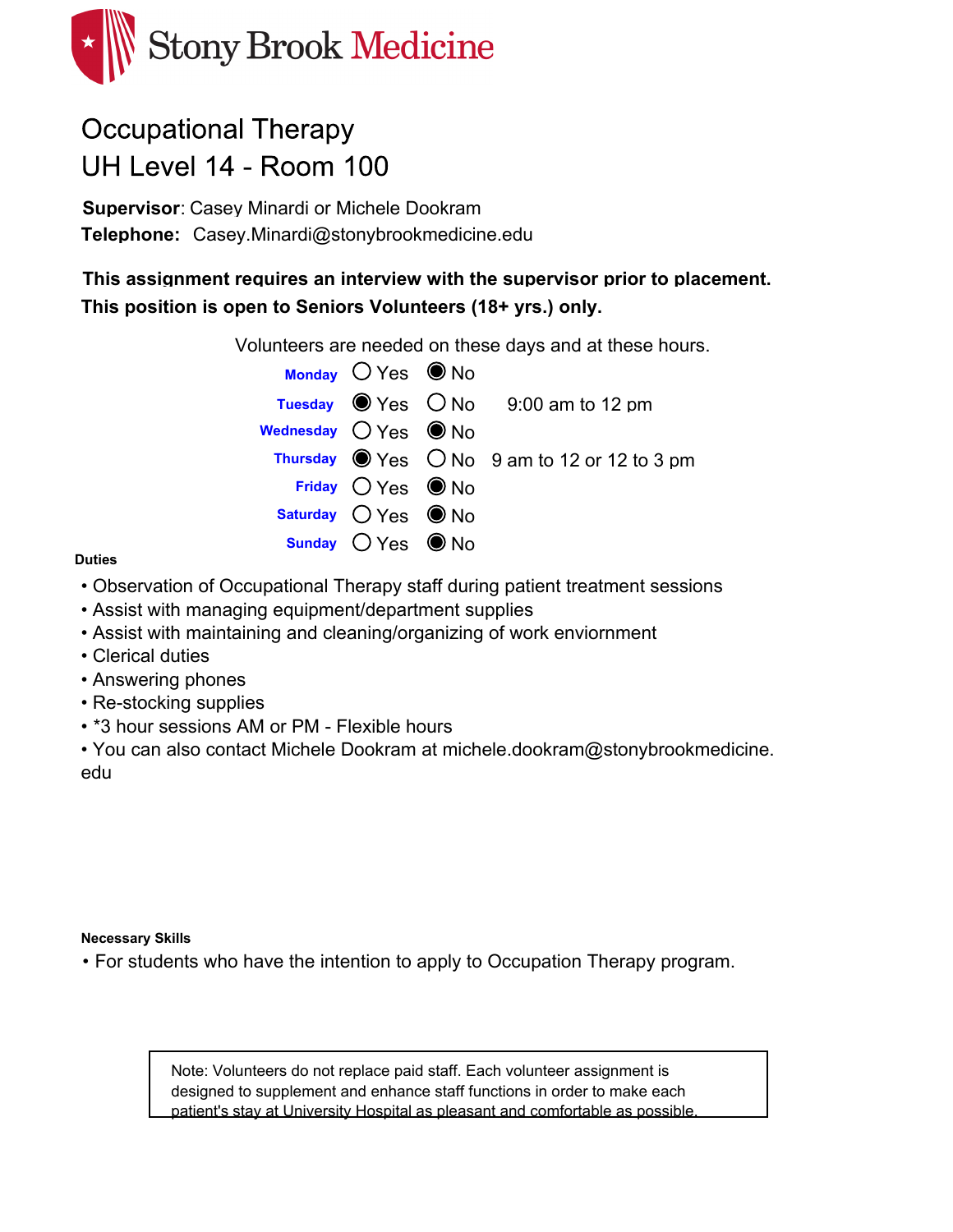

## **Office of Continuing Medical Education** HSC - Level 2 - Room 142

**Supervisor**: Myra Intoci

myra.intoci@stonybrookmedicine.edu **Telephone:**

### **This position is open to Seniors Volunteers (18+ yrs.) only.**

Volunteers are needed on these days and at these hours.



#### **Duties**

- Filing and Faxing
- Answering phones
- Making copies, scanning, & data entry

#### **Necessary Skills**

- Word
- Excel
- Data Entry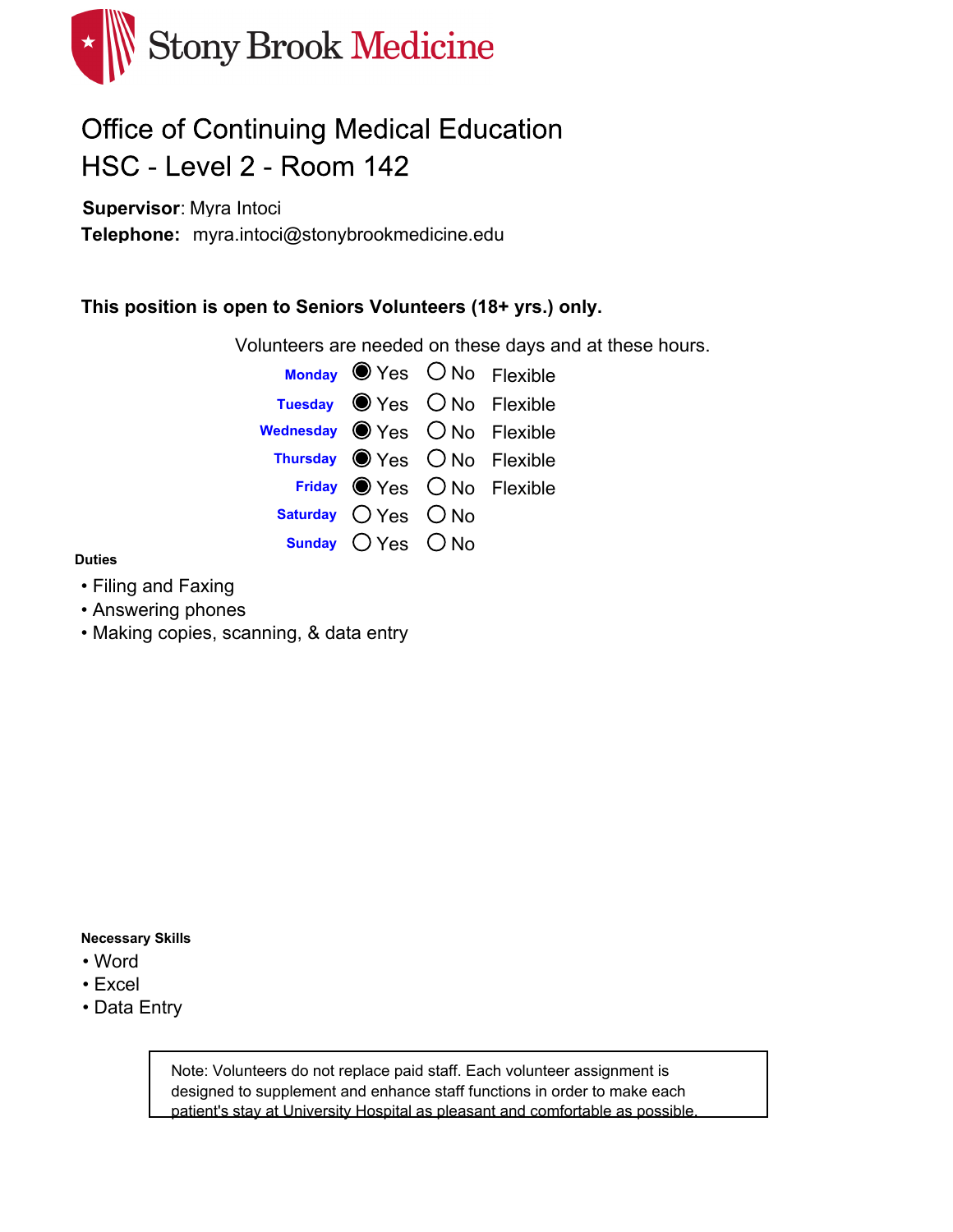

# **Operating Room Level 4 Hospital**

**Supervisor**: Chris DiRusso/ Darryl Meade Telephone: christopher.dirusso@stonybrookmedicine.edu

**This assignment requires an interview with the supervisor prior to placement. This position is open to Seniors Volunteers (18+ yrs.) only.**

Volunteers are needed on these days and at these hours.

|                         | Monday Ves ONo 8am-5pm                   |
|-------------------------|------------------------------------------|
|                         | Tuesday $\bullet$ Yes $\circ$ No 8am-5pm |
|                         | Wednesday ● Yes ○ No 8am-5pm             |
|                         | Thursday O Yes O No 8am-5pm              |
|                         | Friday Wes ONo 8am-5pm                   |
| Saturday $O$ Yes $O$ No |                                          |
| Sunday $OYes$ $ONo$     |                                          |

#### **Duties**

- Stocking Blanket Warmers
- Sterility Wiping of Flat Surfaces Throughout the OR
- Supplies Refilling gloves, masks, and PPE for OR staff
- Filing, Data capture and entry
- Transporting equipment and specimens to appropriate destinations

**Necessary Skills**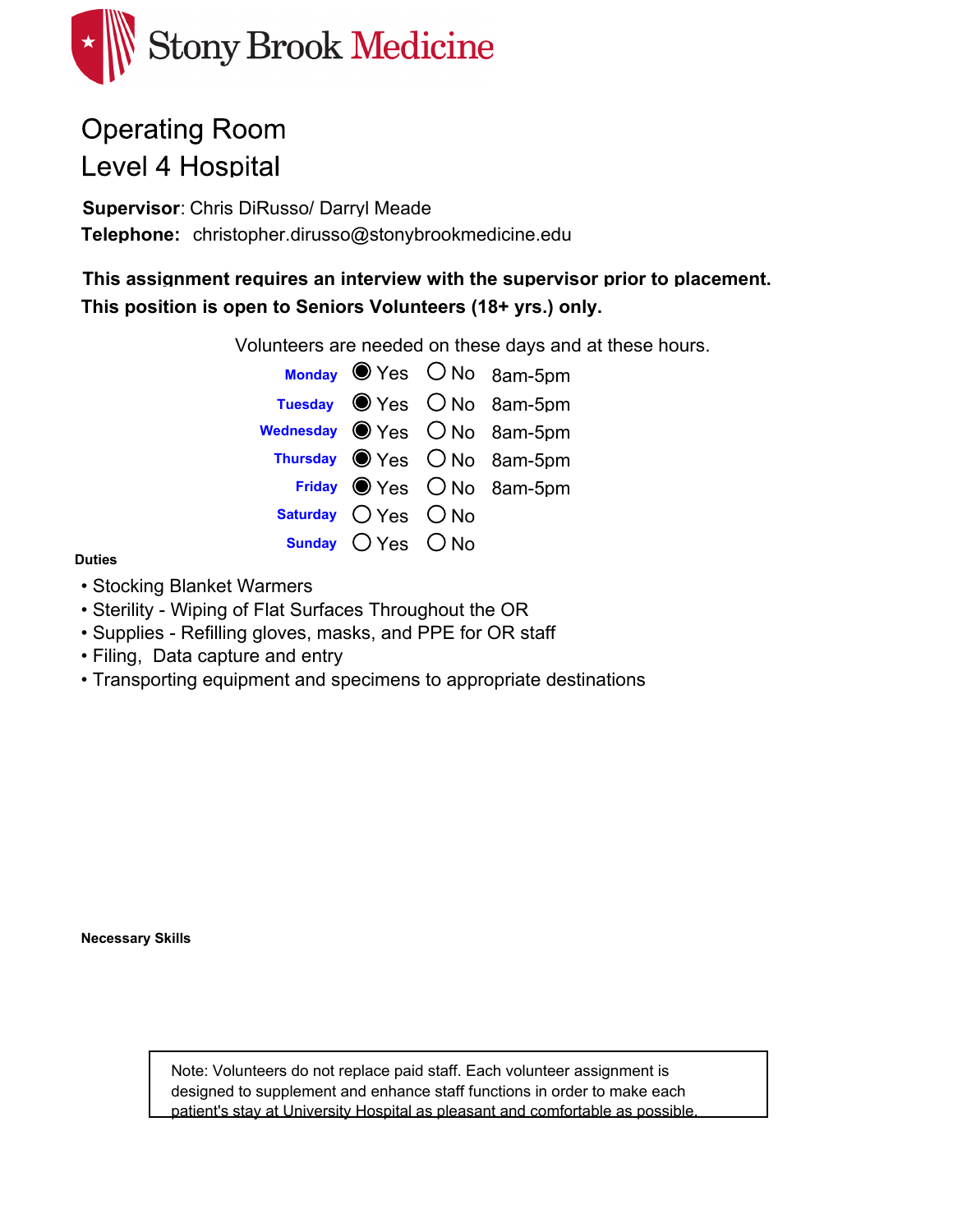

### **Palliative Care Hospital wide**

**Supervisor**: Jaclyn Mienkiewicz Telephone: Jaclyn.Mienkiewicz@stonybrookmedicine.edu

**This assignment requires an interview with the supervisor prior to placement. This position is open to Seniors Volunteers (18+ yrs.) only.**

Volunteers are needed on these days and at these hours.

|  | Monday Ves ONo 10am-6pm                    |
|--|--------------------------------------------|
|  | Tuesday $\bullet$ Yes $\circ$ No 10am -6pm |
|  | Wednesday ● Yes ○ No 10am -6pm             |
|  | Thursday Wes ONo 10am-6pm                  |
|  | Friday Wes ONo 10am-6pm                    |
|  | Saturday Wes ONo 10am-6pm                  |
|  | sunday ● Yes ○ No 10am -6pm                |

#### **Duties**

• Ability to interact and communicate with patients at end of life or seriously ill.

• Offer compassionate support and companionship during the patient's vulnerable

trajectory in the hospital and sometimes during their dying stages.

**Necessary Skills**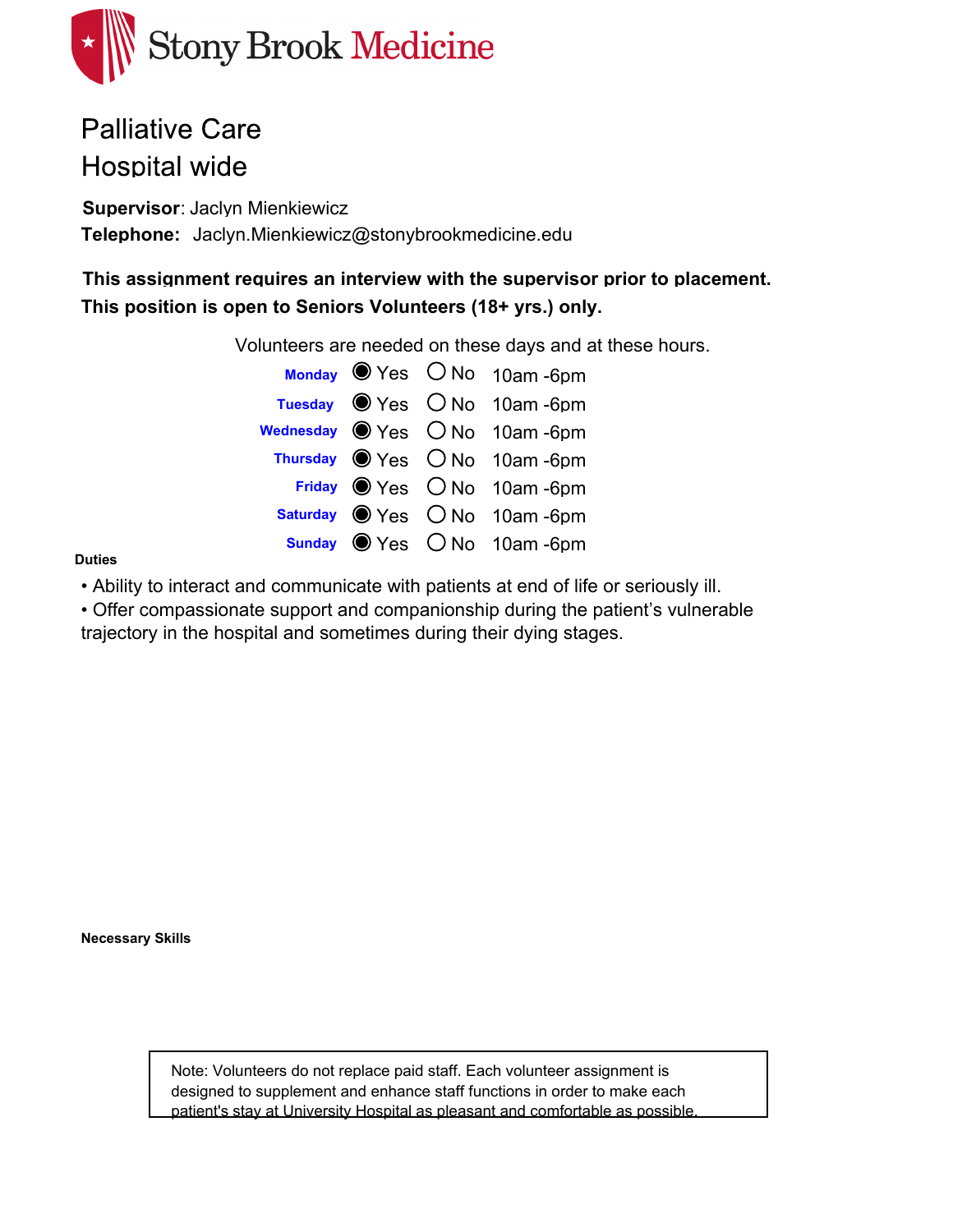

## **Palliative Care** HSC Level 15 Room 053

**Supervisor**: Grace LaTorre - Jaclyn Mienkiewicz Telephone: jaclyn.mienkiewicz@stonybrookmedicine.edu

**This assignment requires an interview with the supervisor prior to placement. This position is open to Seniors Volunteers (18+ yrs.) only.**

Volunteers are needed on these days and at these hours.

|  | Monday Wes ONo 9 am to 4:30 pm                              |
|--|-------------------------------------------------------------|
|  | Tuesday $\bullet$ Yes $\circ$ No 9 am to 4:30 pm            |
|  | wednesday $\bigcirc$ Yes $\bigcirc$ No $\,$ 9 am to 4:30 pm |
|  | Thursday $\bullet$ Yes $\circ$ No 9 am to 4:30 pm           |
|  | Friday $\bullet$ Yes $\circ$ No $\circ$ 3 am to 4:30 pm     |
|  | <b>Saturday</b> $\bullet$ Yes $\circ$ No 9 am to 4:30 pm    |
|  | Sunday $\bullet$ Yes $\circ$ No $\theta$ am to 4:30 pm      |

#### **Duties**

- Assist with preparation of palliative care family satisfaction surveys
- Prepare envelopes with paper survey, attach labels
- Organize returned surverys
- Enter survey responses in a database
- Jaclyn.Mienkiewicz@stonybrookmedicine.edu

**Necessary Skills**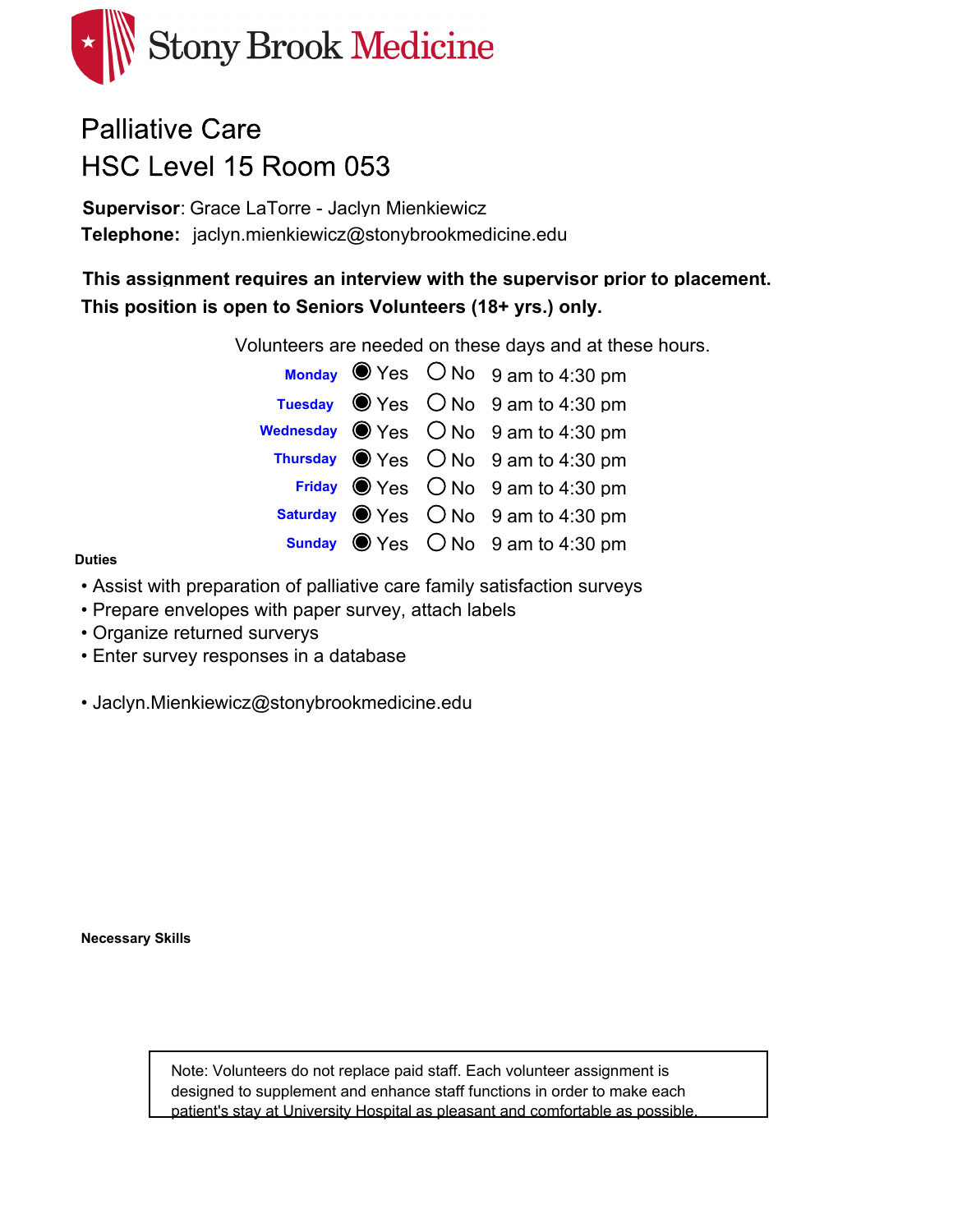

# **Patient Access** Commack & ACP - 500 Commack Rd. Commack

### **Supervisor**: Barbara Magnussen

 $\text{Telephone:}$  barbara.magnussen@stonybrookmedicine.edu

### **This position is open to Seniors Volunteers (18+ yrs.) only.**

Volunteers are needed on these days and at these hours.

|                         | Monday $\bullet$ Yes $\circ$ No $\circ$ am to 5 pm       |
|-------------------------|----------------------------------------------------------|
|                         | Tuesday $\bullet$ Yes $\circ$ No 8 am to 5 pm            |
|                         | wednesday $\bigcirc$ Yes $\bigcirc$ No $\,$ 8 am to 5 pm |
|                         | Thursday $\bigcirc$ Yes $\bigcirc$ No 8 am to 5 pm       |
|                         | Friday $\bigcirc$ Yes $\bigcirc$ No 8 am to 5 pm         |
| Saturday $O$ Yes $O$ No |                                                          |
| Sunday $OYes$ $ONo$     |                                                          |

#### **Duties**

• Register and Input Research & MART ancillary patients - non-billable encounters

#### **Necessary Skills**

• Typing

• Will train on applications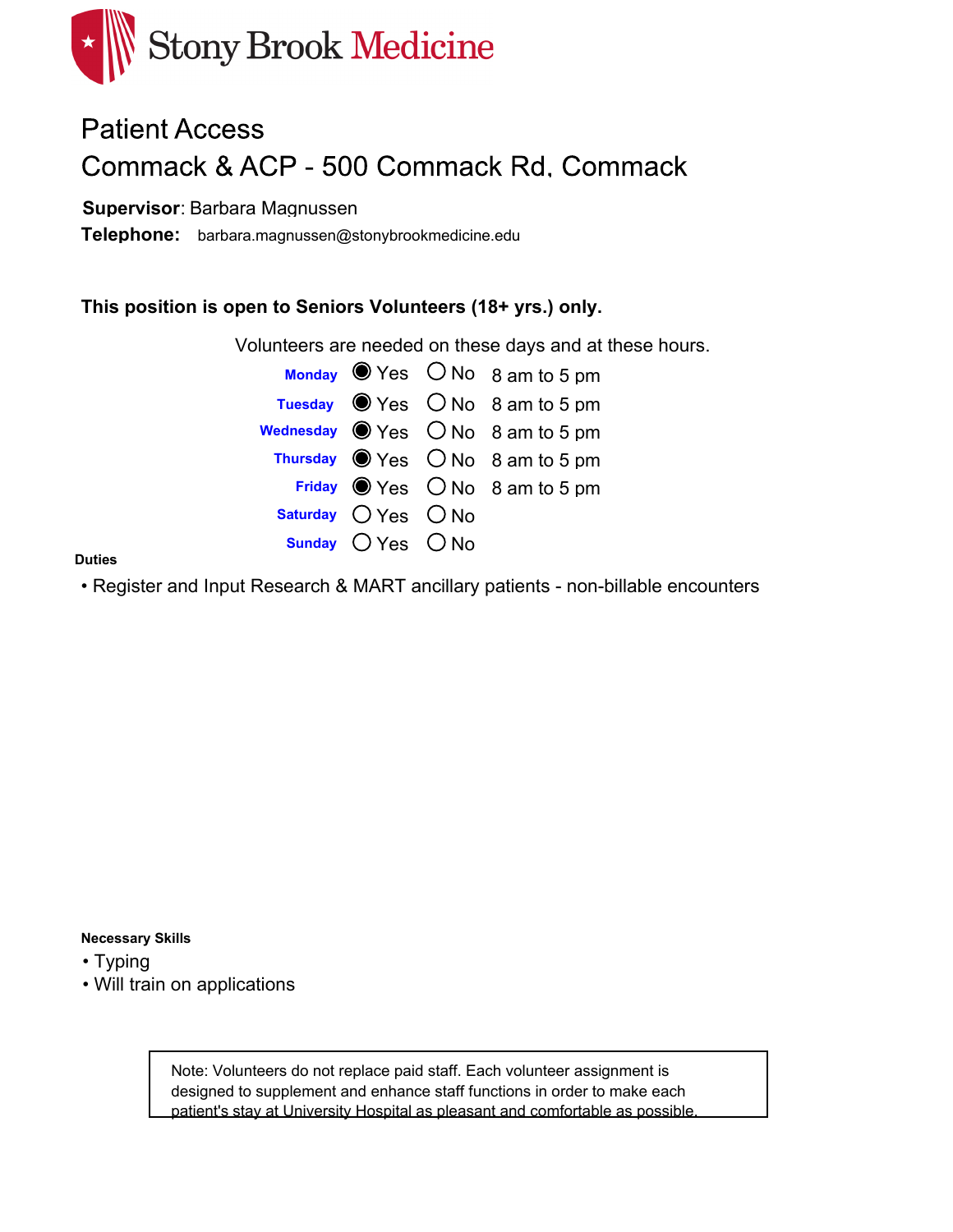

## **Patient Access Emergency Department**

**Supervisor**: Victoria Sharak Telephone: victoria.sharak@stonybrookmedicine.edu

**This assignment requires an interview with the supervisor prior to placement. This position is open to Seniors Volunteers (18+ yrs.) only.**

Volunteers are needed on these days and at these hours.

|  | Monday Wes ONo 7 am to 10 pm                         |
|--|------------------------------------------------------|
|  | Tuesday $\bullet$ Yes $\circ$ No 7 am to 10 pm       |
|  | wednesday $\bigcirc$ Yes $\bigcirc$ No 7 am to 10 pm |
|  | Thursday $\bigcirc$ Yes $\bigcirc$ No 7 am to 10 pm  |
|  | Friday $\bigcirc$ Yes $\bigcirc$ No 7 am to 10 pm    |
|  | Saturday ● Yes ○ No 7 am to 10 pm                    |
|  | <b>Sunday</b> $\bullet$ Yes $\circ$ No 7 am to 10 pm |

#### **Duties**

- Assist patients in waiting room with QR code scanning
- Assist patients when needed to answer pre-registration questions using cell phone

**Necessary Skills**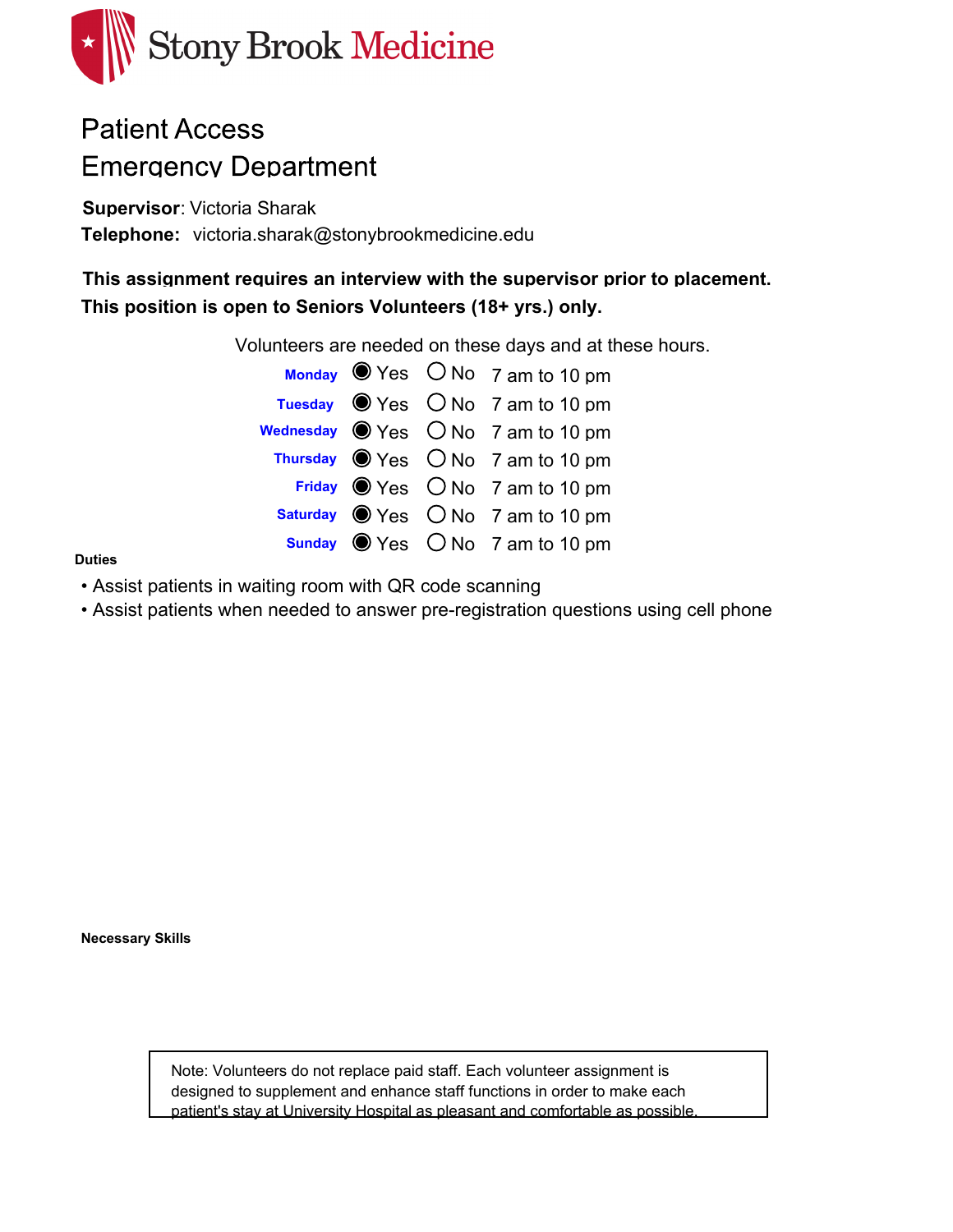

### **Patient Access Patient Access Admitting Department**

**Supervisor**: Christine Downey

Telephone: doris.fehrenbach@stonybrookmedicine.edu

**This assignment requires an interview with the supervisor prior to placement. This position is open to Seniors Volunteers (18+ yrs.) only.**

Volunteers are needed on these days and at these hours.

|                                       |                              | Monday $\bullet$ Yes $\circ$ No 4:00 pm - 6:00 pm   |
|---------------------------------------|------------------------------|-----------------------------------------------------|
|                                       | Tuesday $O$ Yes $\bullet$ No |                                                     |
| Wednesday $O$ Yes $\circledbullet$ No |                              |                                                     |
|                                       |                              | Thursday $\bullet$ Yes $\circ$ No 4:00 pm - 6:00 pm |
|                                       | Friday $OYes$ O No           |                                                     |
|                                       | Saturday $OYes$ O No         |                                                     |
|                                       | Sunday $OYes$ O No           |                                                     |

#### **Duties**

• The duty of the request for volunteers:

• Communicating to isolation patients/families via the telephone receiving regulatory signatures.

• Communicating to isolation patients/families via the telephone receiving regulatory signatures.

• This task will be done by telephone (no in person patient contact)

#### **Necessary Skills**

• Very good communication skills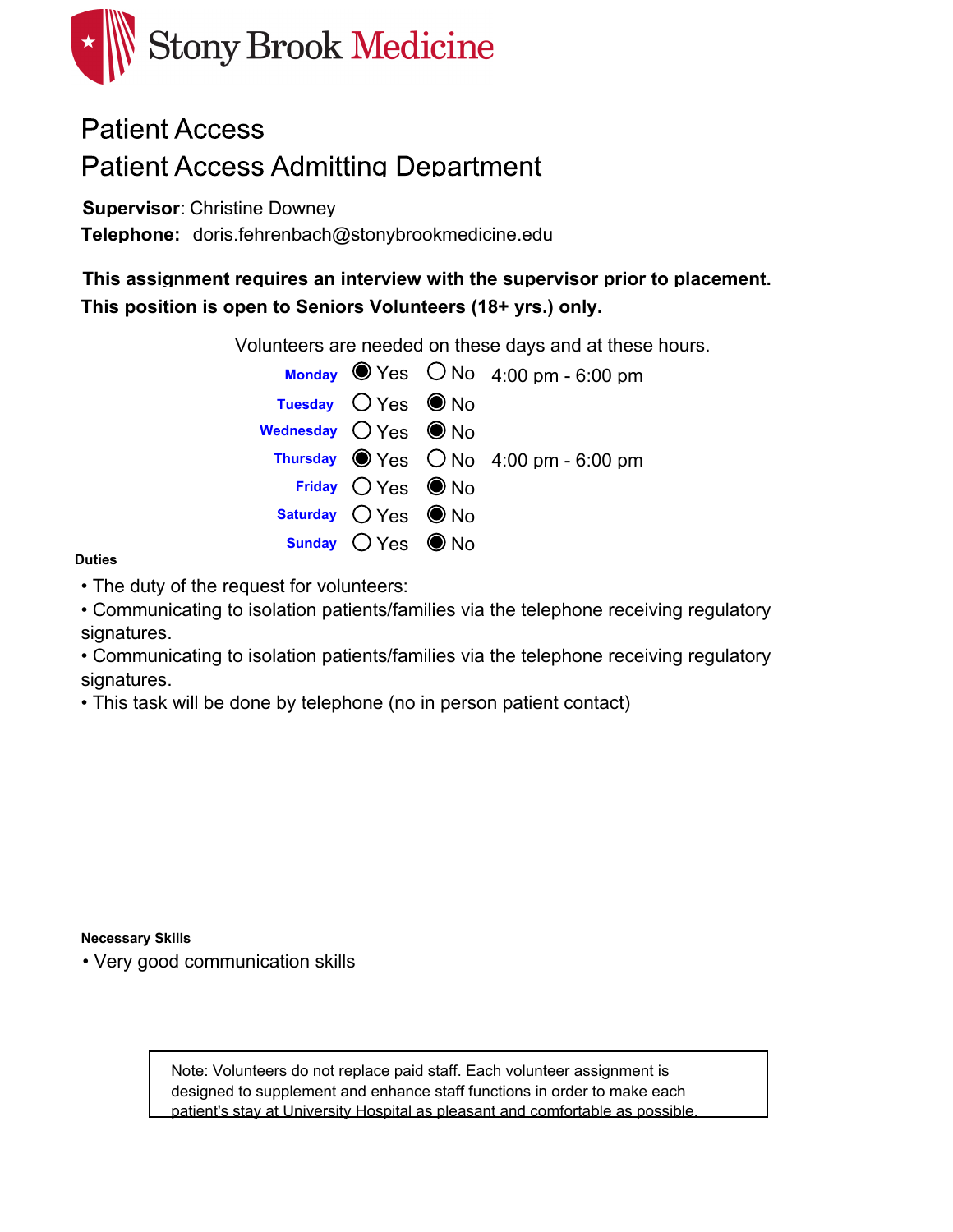

### **Patient Access Services** SBUH - Level 5 - Room 551

**Supervisor**: Laurene Molino / Doreen Fiumara Telephone: laurene.molino@stonybrookmedicine.edu

### **This position is open to Seniors Volunteers (18+ yrs.) only.**

Volunteers are needed on these days and at these hours.

|                                     | Monday $OYes$ $\bullet$ No    |                                                      |
|-------------------------------------|-------------------------------|------------------------------------------------------|
|                                     |                               | Tuesday $\bullet$ Yes $\circ$ No 10:00 am - 3:00 pm  |
| Wednesday $O$ Yes $\circledcirc$ No |                               |                                                      |
|                                     |                               | Thursday $\bullet$ Yes $\circ$ No 10:00 am - 3:00 pm |
|                                     | Friday $OYes$ O No            |                                                      |
|                                     | Saturday $O$ Yes $\bullet$ No |                                                      |
|                                     | Sunday $OYes$ $\bullet$ No    |                                                      |

#### **Duties**

- Office Tasks
- Invitory and Order Supplies as needed
- Deliver Uniforms to and from SBUH Laundry Services
- PPE Management
- Packing PPE
- Coordinate the of distribution of PPE to appropriate area within Patient Access
- Update uniform spreadsheet
- Maintain store room inventory and organization of store/supply room

**Necessary Skills**

• Basic Excel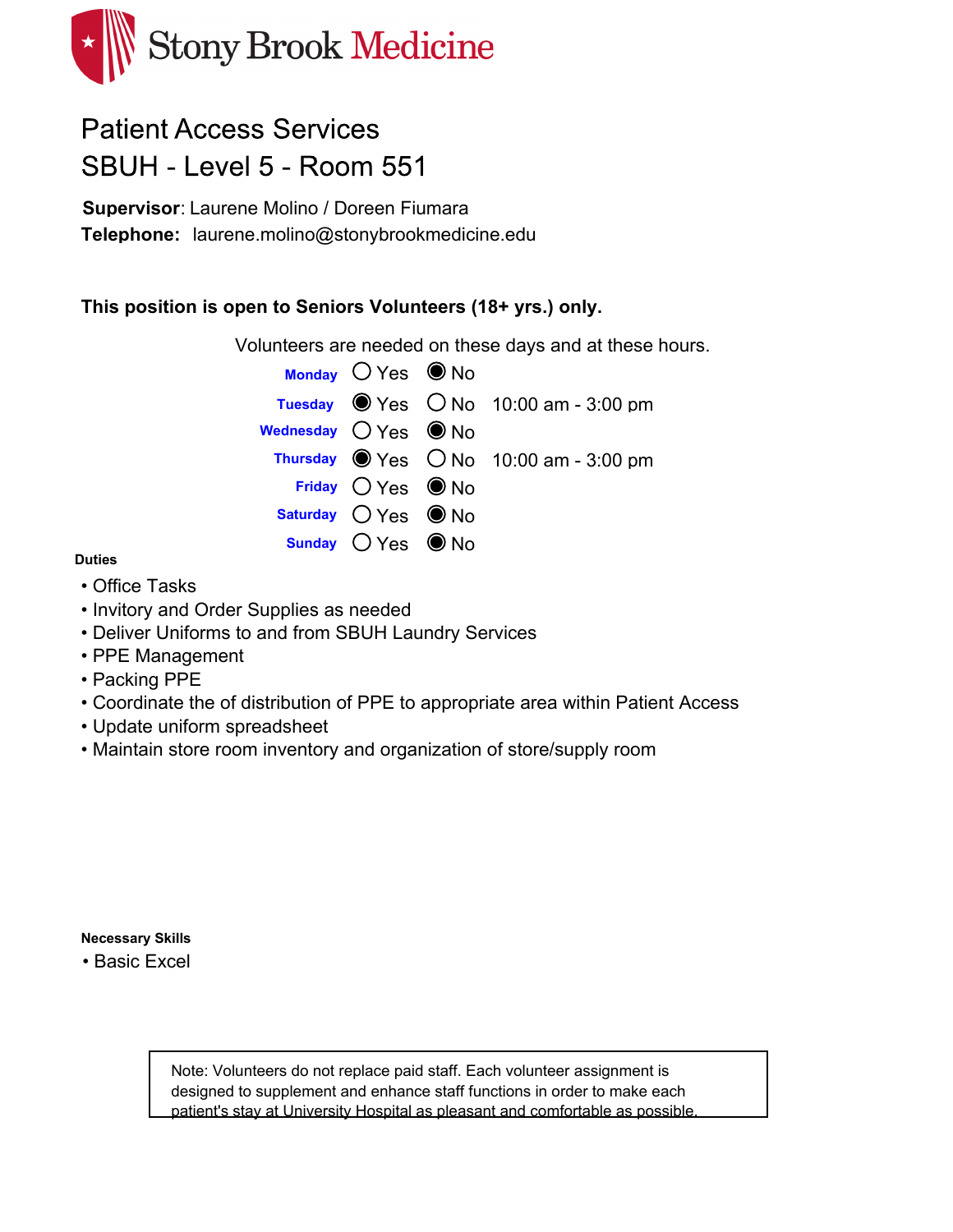

# **Patient Education Various Hospital Units**

**Supervisor**: Rose Cardin, MSN, RN Telephone: rose.cardin@stonybrookmedicine.edu

**This assignment requires an interview with the supervisor prior to placement. This position is open to Seniors Volunteers (18+ yrs.) only.**

Volunteers are needed on these days and at these hours.

|                                                       | Monday $\bullet$ Yes $\circ$ No $8:00$ am - 8:00 pm           |
|-------------------------------------------------------|---------------------------------------------------------------|
|                                                       | Tuesday $\bullet$ Yes $\circ$ No 8:00 am - 8:00 pm            |
|                                                       | Wednesday $\bigcirc$ Yes $\bigcirc$ No $\,$ 8:00 am - 8:00 pm |
|                                                       | Thursday $\bullet$ Yes $\circ$ No 8:00 am - 8:00 pm           |
|                                                       | Friday $\bullet$ Yes $\circ$ No 8:00 am - 8:00 pm             |
| <b>Saturday</b> $\bigcirc$ Yes $\bigcirc$ No flexible |                                                               |
| <b>Sunday</b> $\bigcirc$ Yes $\bigcirc$ No flexible   |                                                               |

#### **Duties**

• Visit patients on various nursing units and provide education on the Patient Portal

• Assist patients with registering for the Stony Brook Medicine Patient Portal

• Visit with patients, engaging them in a HELP visit in order to decrease risk of delirium while in hospital.

• Visit patients to enroll them in the Playback health program and assist them in signing into the application on their phone

#### **Necessary Skills**

• Good communication skills, ability to work independently once trained, reliable, dependable, ability to input data into spreadsheet and Cerner

- Good understanding of older adults, Spanish speaking preferred
- Good working knowledge of internet email services ex. Yahoo! Gmail, Outlook, AOL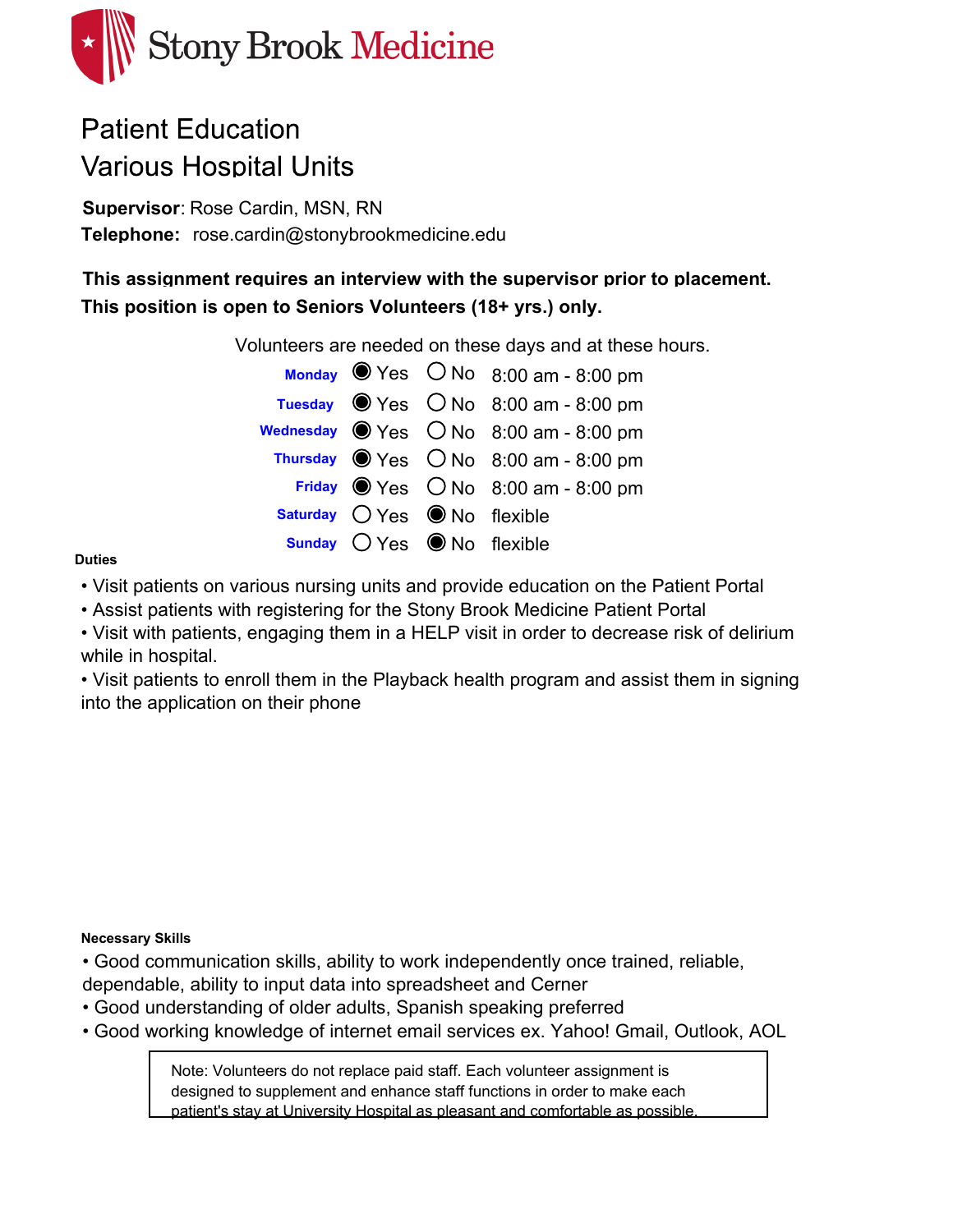

## **Patient Transport** Hospital Level 1 - Room 791

**Supervisor**: Debra Jimenez/Matthew Simpson Telephone: Debra.Jimenez@stonybrookmedicine.edu

### **This position is open to Seniors Volunteers (18+ yrs.) only.**

Volunteers are needed on these days and at these hours.

|  | Monday Wes ONo Any hours                                |
|--|---------------------------------------------------------|
|  | Tuesday O Yes O No Any hours                            |
|  | <b>Wednesday</b> $\bigcirc$ Yes $\bigcirc$ No Any hours |
|  | Thursday O Yes O No Any hours                           |
|  | Friday Wes ONo Any hours                                |
|  | Saturday O Yes O No Any hours                           |
|  | sunday Wes ONo Any hours                                |

#### **Duties**

- Transport visitors and outpatients from lobby to nursing units and testing areas
- Assit transporters as 2nd Transporter
- Operate service elevator

**Necessary Skills**

• Matthew Simpson email: Matthew.Simpson@stonybrookmedicine.edu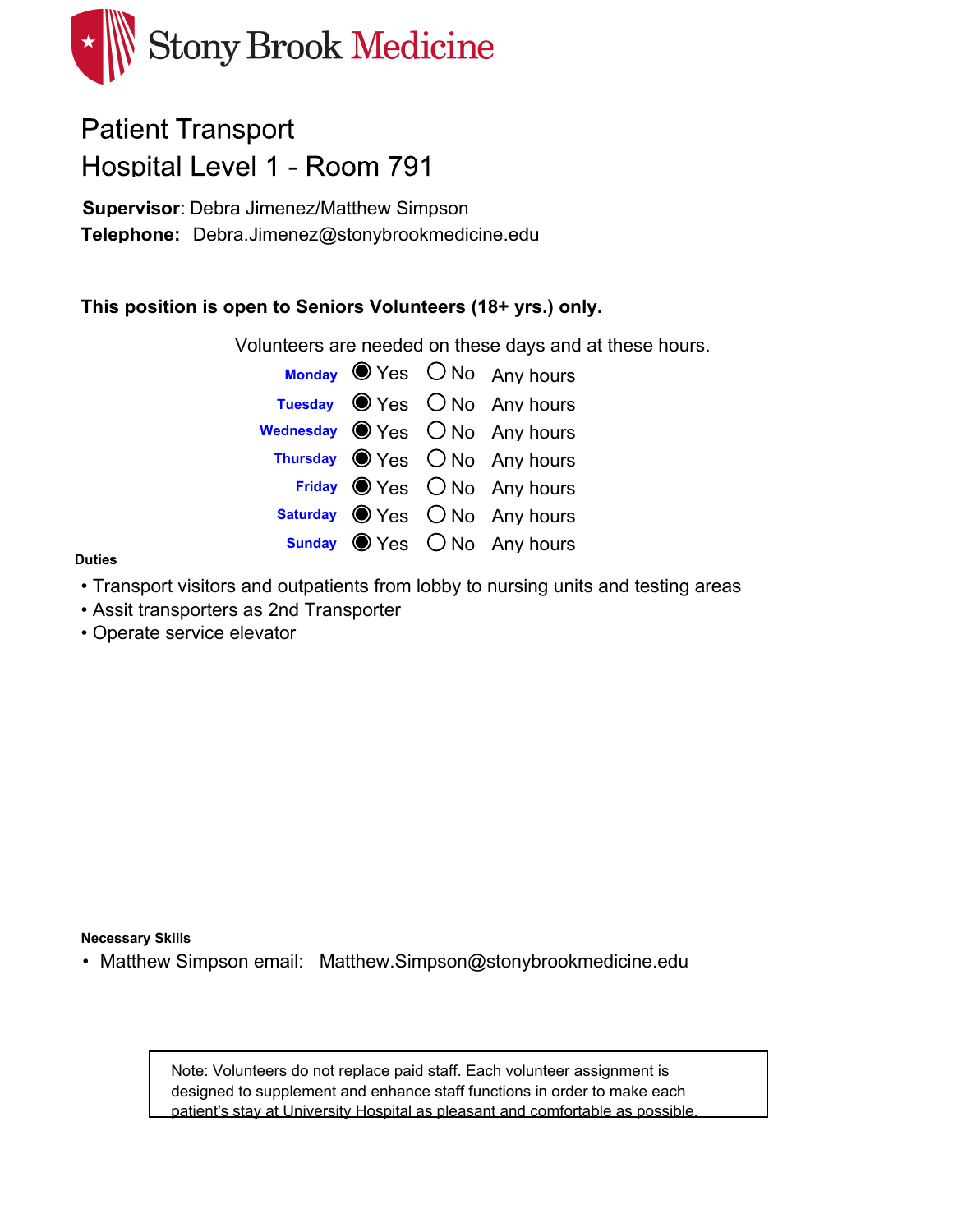

# **Physical Therapy** Hospital Level 14 S - Room 101

**Supervisor**: Allison Ahlers/Jennifer Reinhardt Telephone: allison.ahlers@stonybrookmedicine.edu

**This assignment requires an interview with the supervisor prior to placement. This position is open to Seniors Volunteers (18+ yrs.) only.**

Volunteers are needed on these days and at these hours.

| Monday $O$ Yes $O$ No |                                                          |
|-----------------------|----------------------------------------------------------|
|                       | Tuesday $\bullet$ Yes $\circ$ No 9 am to 7 pm            |
|                       | Wednesday $\bigcirc$ Yes $\bigcirc$ No $\,$ 9 am to 7 pm |
|                       | Thursday $\bigcirc$ Yes $\bigcirc$ No 9 am to 7 pm       |
| Friday $OYes$ $ONo$   |                                                          |
| Saturday $OYes$ $ONo$ |                                                          |
| Sunday $OYes$ $ONo$   |                                                          |

#### **Duties**

- \*3 hour sessions AM or PM Flexible Hours
- Observation of Physical Therapy Staff during bedside sessions
- Assist with managing equipment, linens, and other supplies
- Assist with maintaining a safe and clean working enviornment
- Restocking supplies
- Answering phones
- Clerical duties

#### **Necessary Skills**

• Must have intention to apply to Graduate Physical Therapy Program - position is to fulfill required volunteer hours for application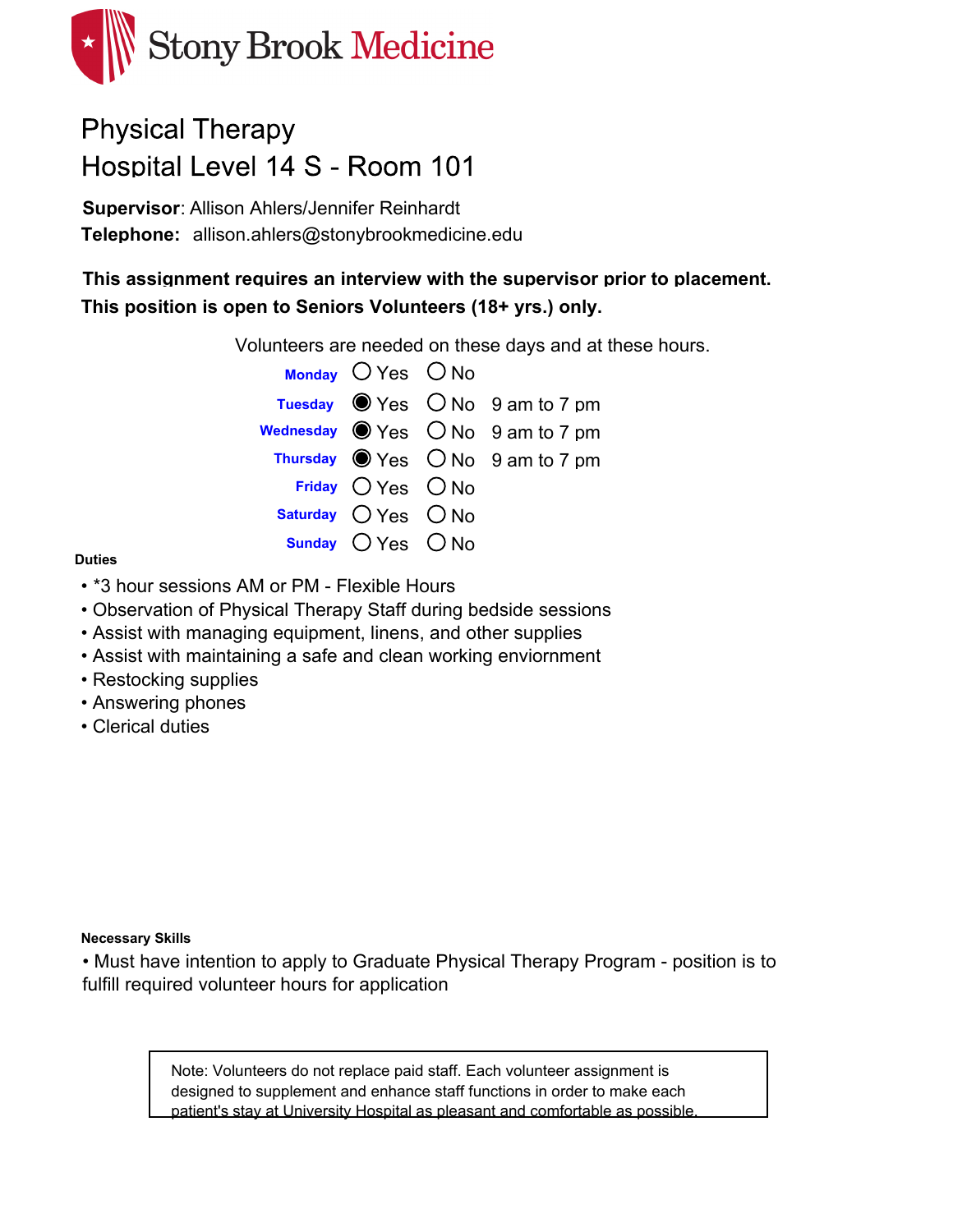

# **Pre-Operative Services** 1320 Stony Brook Rd. Suite E. Stony Brook

**Supervisor**: Cathleen Esernio RN

Telephone: cathleen.esernio@stonybrookmedicine.edu

**This assignment requires an interview with the supervisor prior to placement. This position is open to Seniors Volunteers (18+ yrs.) only.**

Volunteers are needed on these days and at these hours.

|                     | Monday $\bullet$ Yes $\circ$ No $\circ$ am to 6 pm       |
|---------------------|----------------------------------------------------------|
|                     | Tuesday $\bullet$ Yes $\circ$ No 8 am to 6 pm            |
|                     | wednesday $\bigcirc$ Yes $\bigcirc$ No $\,$ 8 am to 6 pm |
|                     | Thursday $\bigcirc$ Yes $\bigcirc$ No 8 am to 6 pm       |
|                     | Friday $\bigcirc$ Yes $\bigcirc$ No 8 am to 6 pm         |
|                     | Saturday Wes ONo 8 am to 12 pm                           |
| Sunday $OYes$ $ONo$ |                                                          |

#### **Duties**

- Clerical duties
- making charts
- Filing, stocking supplies
- Answering phones

**Necessary Skills**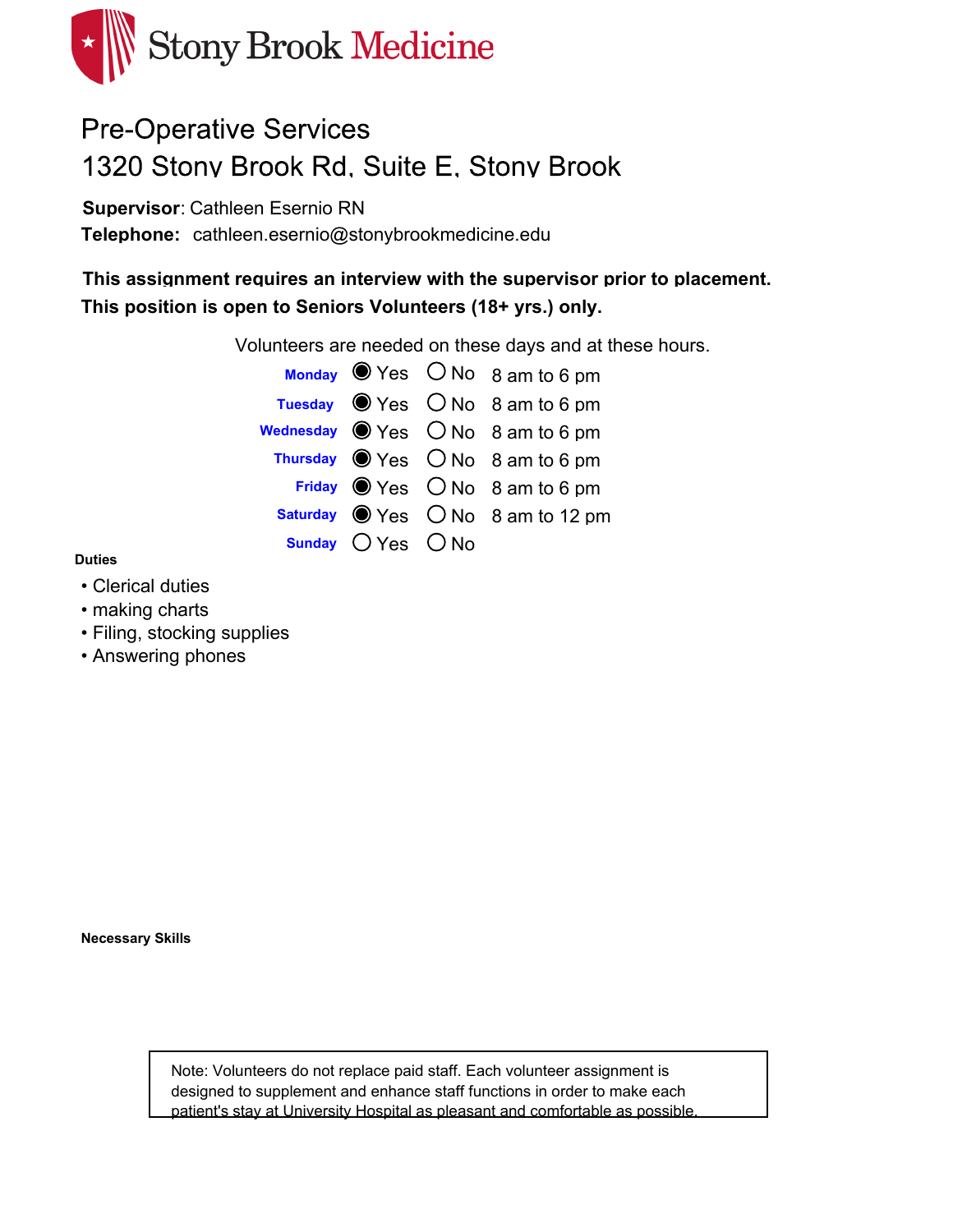

# **Pre-Surgical Admissions** Hospital - Level 4

**Supervisor**: Michelle Niemann/Melissa McCarthy Telephone: michelle.niemann@stonybrookmedicine.edu

**This assignment requires an interview with the supervisor prior to placement. This position is open to Seniors Volunteers (18+ yrs.) only.**

Volunteers are needed on these days and at these hours.



#### **Duties**

- Wipe down equipment and prepare stretchers
- Make patient belonging bags with gown, hat, slippers
- Assemble paperwork
- Stock clerical supplies
- Escort patients and families in/out to the waiting room
- Assist with stocking of patient nourishments
- Provide support to the nursing station
- Organize supplies for IV kits

**Necessary Skills**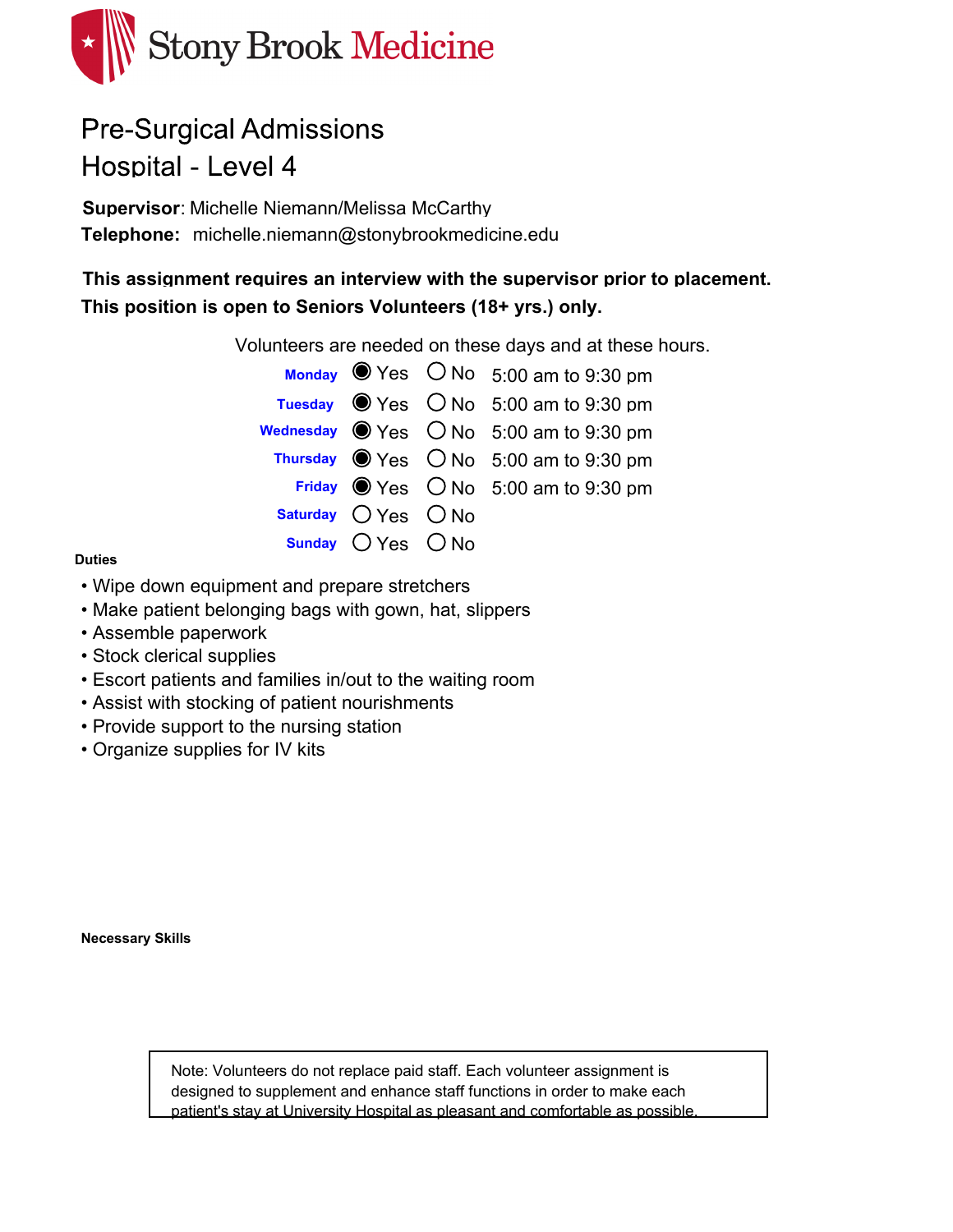

# **Radiation Oncology** HSC Level 3 - Room 049

**Supervisor**: Stacey Hondropulos

Telephone: stacey.hondropulos@stonybrookmedicine.edu

### **This position is open to Seniors Volunteers (18+ yrs.) only.**

Volunteers are needed on these days and at these hours.

|                         | Monday $\bullet$ Yes $\circ$ No 10 am to 3 pm        |
|-------------------------|------------------------------------------------------|
|                         | Tuesday $\bullet$ Yes $\circ$ No 10 am to 3 pm       |
|                         | wednesday $\bigcirc$ Yes $\bigcirc$ No 10 am to 3 pm |
|                         | Thursday $\bigcirc$ Yes $\bigcirc$ No 10 am to 3 pm  |
|                         | Friday $\bigcirc$ Yes $\bigcirc$ No 10 am to 3 pm    |
| Saturday $O$ Yes $O$ No |                                                      |
| Sunday $OYes$ $ONo$     |                                                      |

#### **Duties**

- File Fax and Scan
- Sort Mail
- Answer phones occasionally and transfer calls
- \*10 hours per week/split between any days

**Necessary Skills**

- Have strong organizational skills and be able to work independently
- Knowledge of Microsoft Word, Excel and Publisher skills would be an asset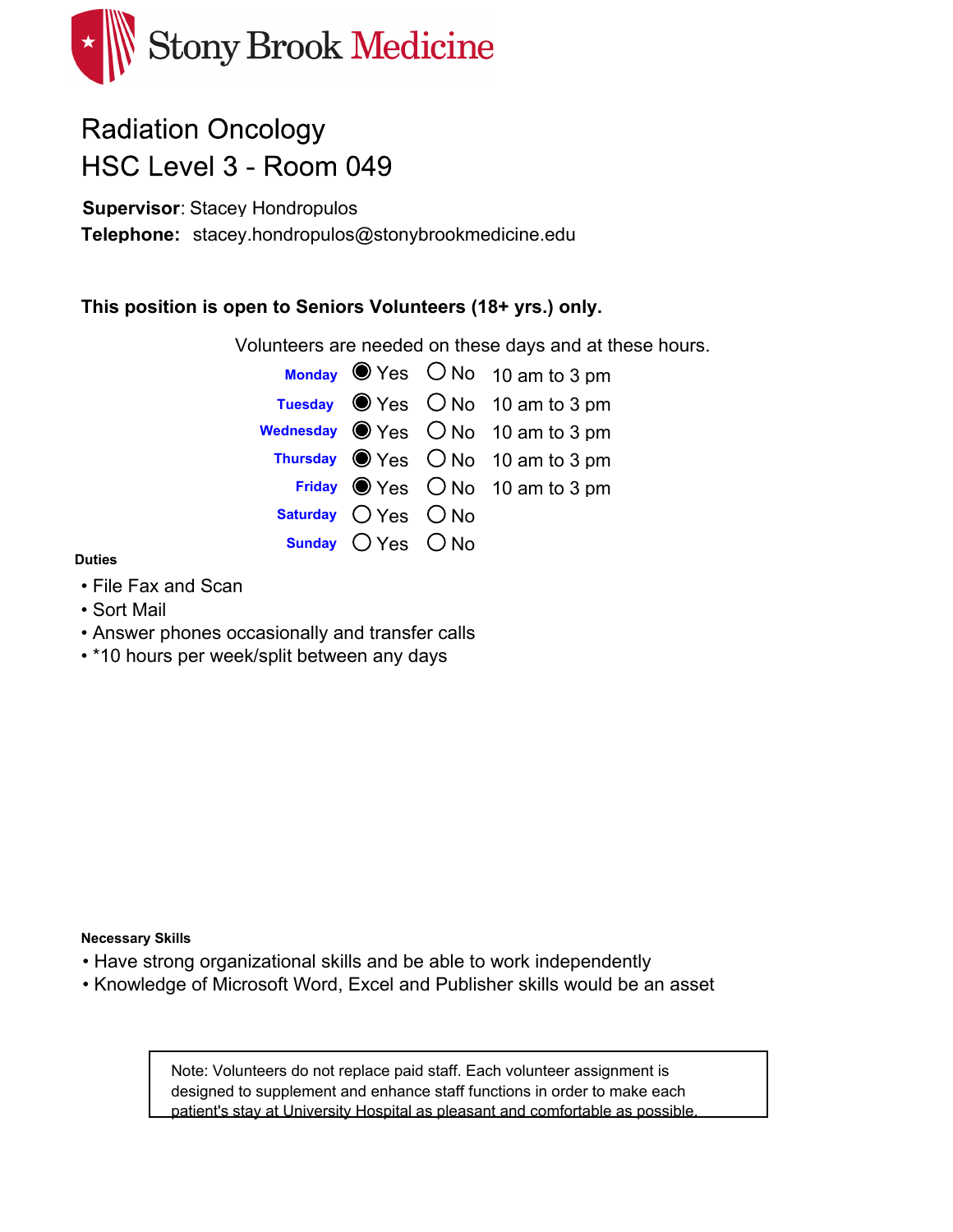

# **Sleep Disorders Center** 240 Middle Country Road, Smithtown, NY 11787

**Supervisor**: Barbara Ludwig-Cull

Telephone: barbara.ludwig-cull@stonybrookmedicine.edu

**This assignment requires an interview with the supervisor prior to placement. This position is open to Seniors Volunteers (18+ yrs.) only.**

Volunteers are needed on these days and at these hours.

|                      | Monday Yes ONo 7pm-9:30PM                      |
|----------------------|------------------------------------------------|
|                      | Tuesday Wes ONo 7pm-9:30PM                     |
|                      | Wednesday ● Yes ○ No 7pm-9:30PM                |
|                      | Thursday Wes ONo 7pm-9:30PM                    |
|                      | Friday Wes ONo 7pm-9:30PM                      |
| Saturday $OYes$ O No |                                                |
|                      | Sunday $\bullet$ Yes $\circ$ No 7:30 pm-9:30PM |

#### **Duties**

• Escort adult and pediatric patients to their rooms and orient the patients to the unit if the Volunteer is on the unit in the evening

- Work with technologists to calibrate testing equipment
- Confirm patient's sleep study appointments by phone and explain procedures
- Assist technologists with Patient's electrode placement supplies

**Necessary Skills**

• Filing, some computer skills

Detail oriented

Excellent communication skills

• Detail oriented, organizational skills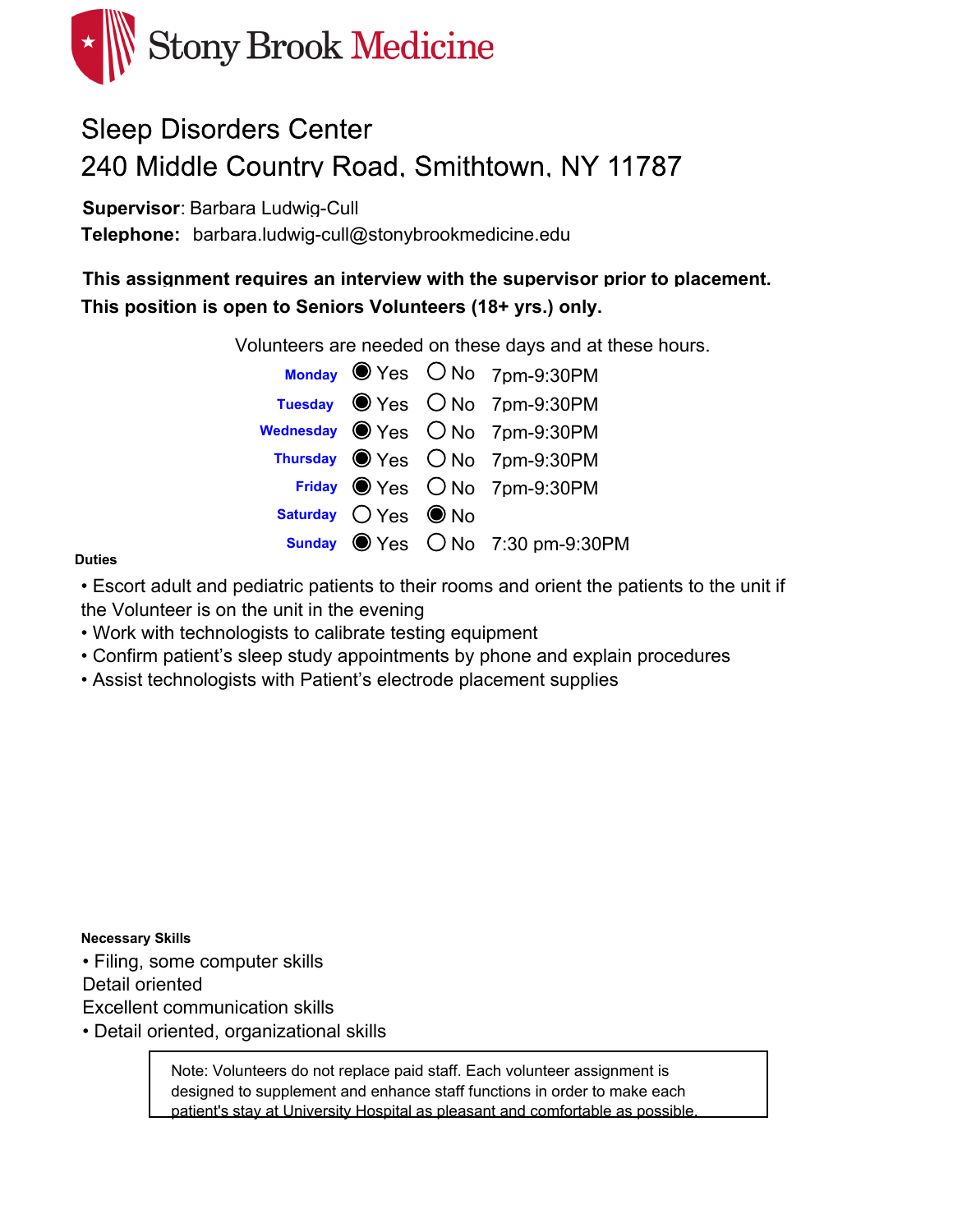

## **Speech and Hearing** 33 Research Way. East Setauket

**Supervisor**: Susan Casale

**Telephone:** susan.casale@stonybrookmedicine.edu

### **This position is open to Seniors Volunteers (18+ yrs.) only.**

Volunteers are needed on these days and at these hours.



#### **Duties**

- Send Faxes
- Check patient scripts to make sure they are in office for the next day
- Make copies, scan
- General office organization
- Administrative set-up potentially confirmation calls

**Necessary Skills**

• Organization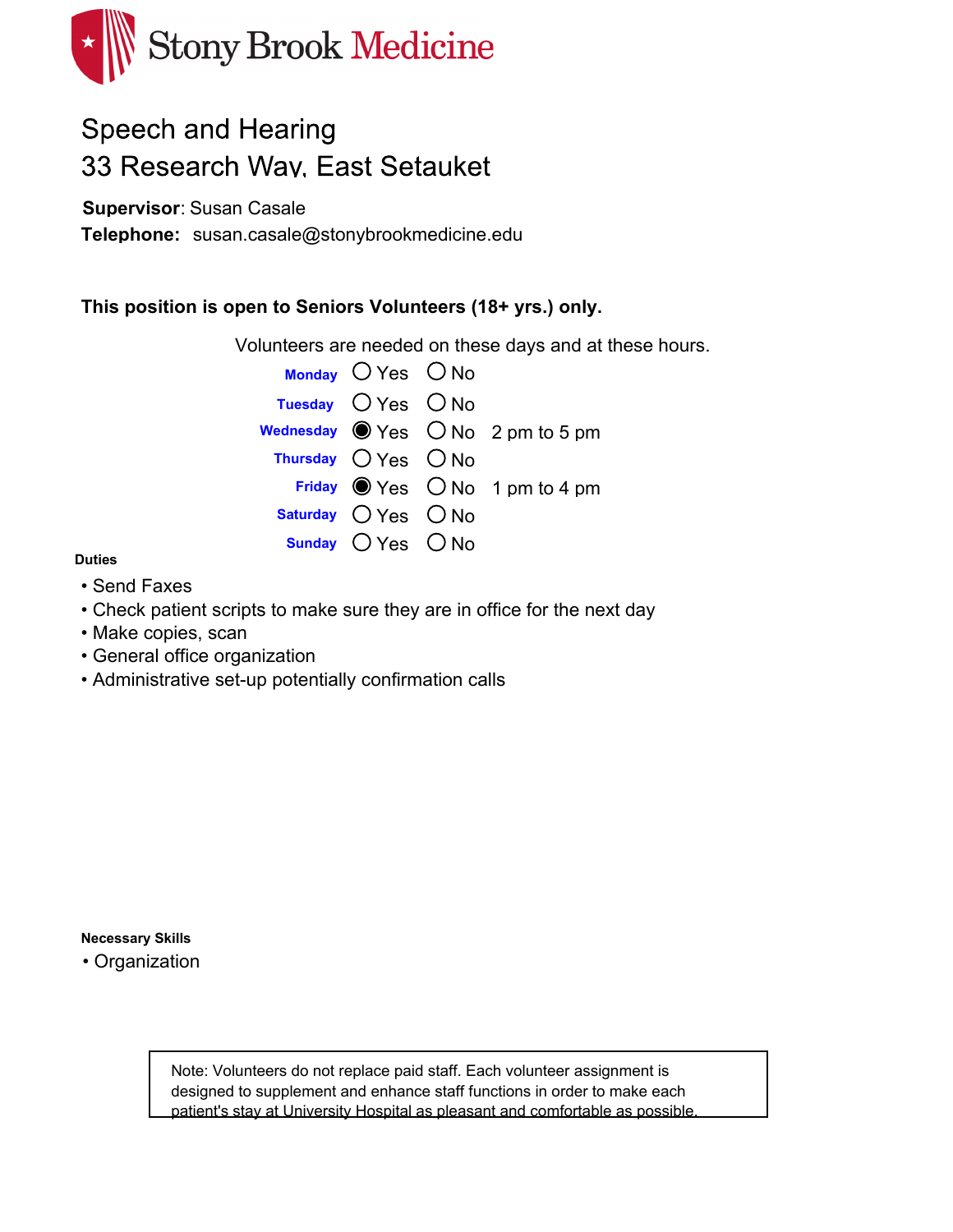

# SURGICAL PROGRESSIVE CARE 8W3-PAVILION

**Supervisor**: RUTH AVILA--NURSE MANAGER Telephone: ruth.avila@stonybrookmedicine.edu

### **This position is open to Seniors Volunteers (18+ yrs.) only.**

Volunteers are needed on these days and at these hours.

|                       |                        | Monday Ves O No 10AM-2PM--2PM-6PM      |
|-----------------------|------------------------|----------------------------------------|
|                       | Tuesday $O$ Yes $O$ No |                                        |
|                       |                        | Wednesday ● Yes ○ No 10AM-2PM--2PM-6PM |
| Thursday $OYes$ $ONo$ |                        |                                        |
|                       |                        | Friday Wes O No 10AM-2PM--2PM-6PM      |
|                       |                        | Saturday ● Yes ○ No 10AM-2PM--2PM-6PM  |
|                       |                        | Sunday ● Yes ○ No 10AM-2PM--2PM-6PM    |

#### **Duties**

- Filing
- Help Answer Phone Calls
- Help Provide Directions to Visitors
- Put Together Admission/Discharge Packets

**Necessary Skills**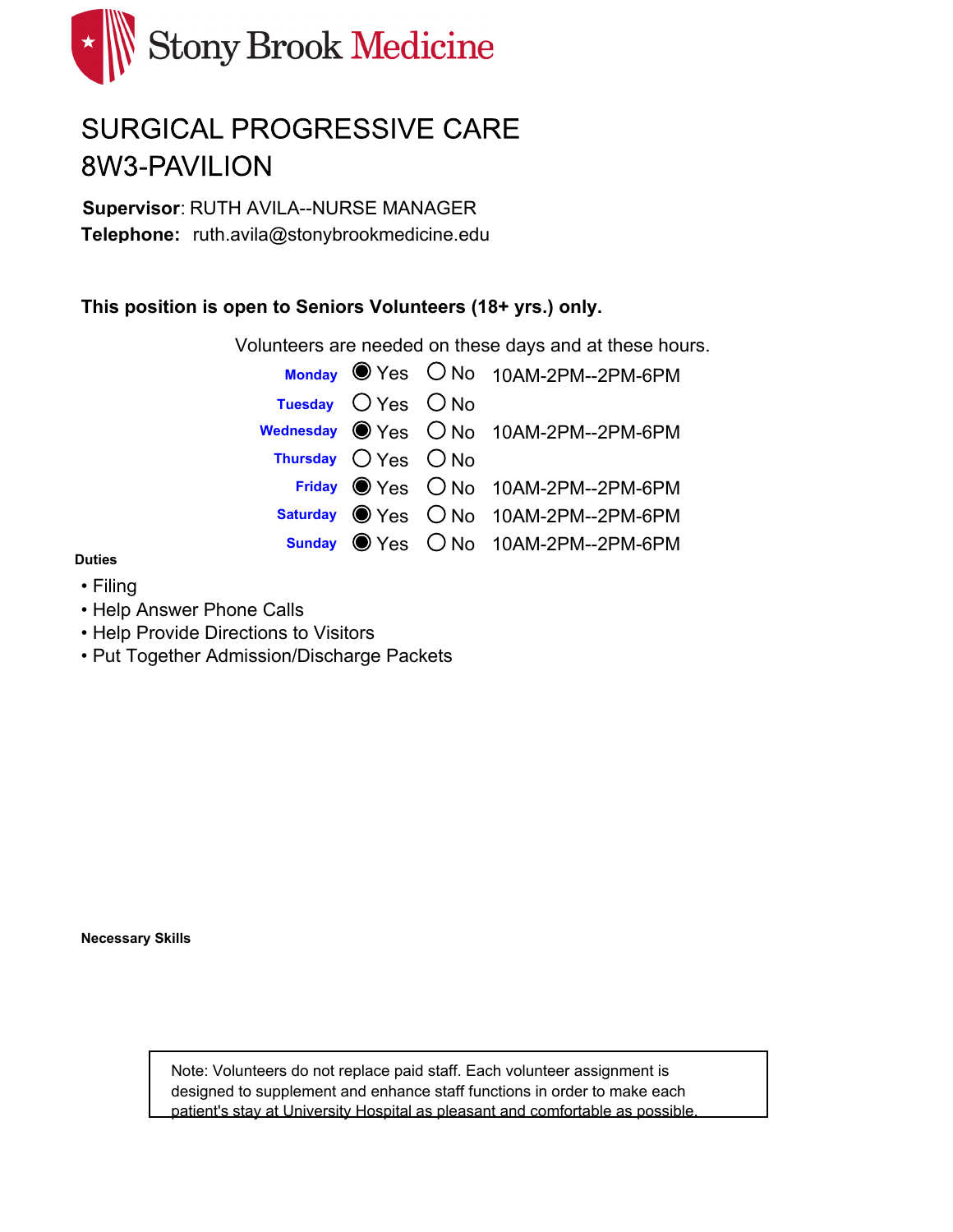

# SURGICAL SERVICES (NURSING) 8N-015

**Supervisor**: JESSICA MONTI

Telephone: jessica.monti@stonybrookmedicine.edu

### **This position is open to Seniors Volunteers (18+ yrs.) only.**

Volunteers are needed on these days and at these hours.

|                         | Monday $\bullet$ Yes $\circ$ No 10AM-4PM |
|-------------------------|------------------------------------------|
|                         | Tuesday Wes ONo 10AM-4PM                 |
|                         | Wednesday ● Yes ○ No 10AM-4PM            |
|                         | Thursday ● Yes ○ No 10AM-4PM             |
|                         | Friday Wes ONo 10AM-4PM                  |
| Saturday $O$ Yes $O$ No |                                          |
| Sunday $OYes$ $ONo$     |                                          |

#### **Duties**

- Office/Clerical Support
- Filing
- Supply Delevery/Mail
- Misc. Administrative Support

**Necessary Skills**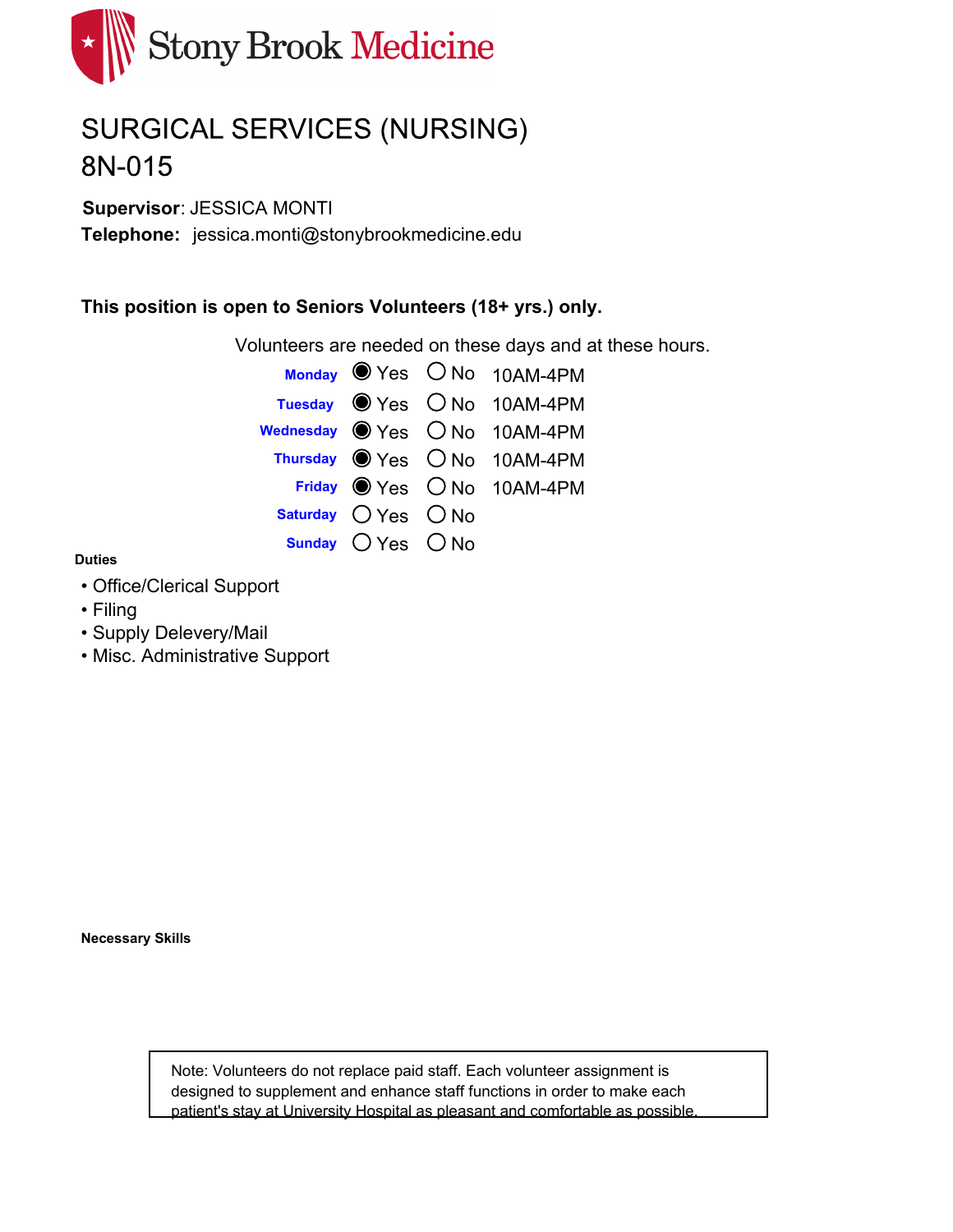

# **SURGICAL TRAUMA** 9W2-PAVILION

**Supervisor**: RUTH AVILA

Telephone: ruth.avila@stonybrookmedicine.edu

### **This position is open to Seniors Volunteers (18+ yrs.) only.**

Volunteers are needed on these days and at these hours.

|                         |                        | Monday Yes O No 10AM-2PM--2PM-6PM      |
|-------------------------|------------------------|----------------------------------------|
|                         | Tuesday $O$ Yes $O$ No |                                        |
|                         |                        | Wednesday ● Yes ○ No 10AM-2PM--2PM-6PM |
| Thursday $O$ Yes $O$ No |                        |                                        |
|                         |                        | Friday Wes ONo 10AM-2PM--2PM-6PM       |
|                         |                        | Saturday ● Yes ○ No 10AM-2PM--2PM6PM   |
|                         |                        | Sunday ● Yes ○ No 10AM-2PM--2PM-6PM    |

**Duties**

- Filing
- Help answer Phone Calls
- Help Provide Directions to Visitors
- Put Together Admission/Discharge Packets

**Necessary Skills**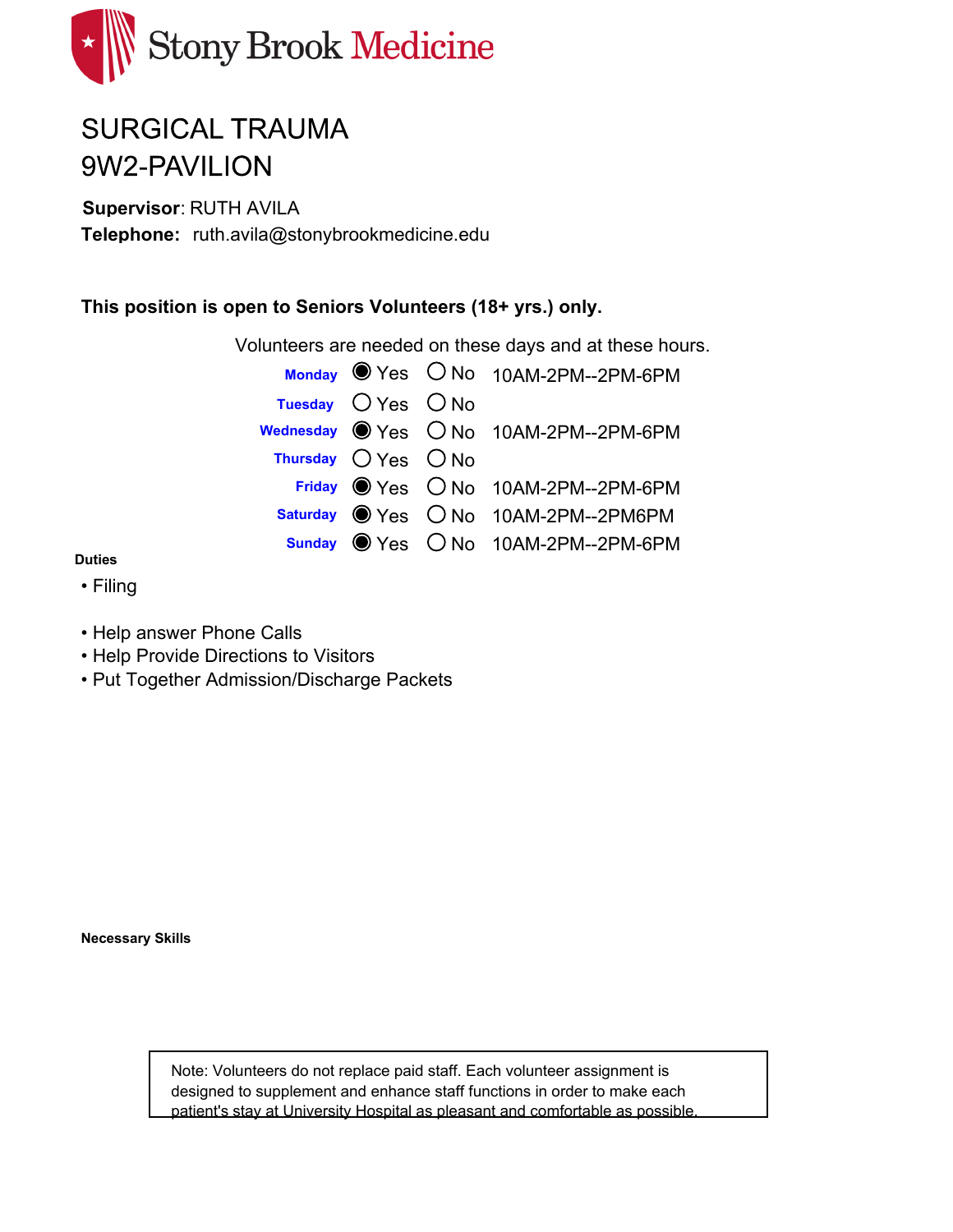

# **TRAUMA CENTER/SURGERY HOSPITAL 8N--35**

**Supervisor**: KRISTI LADOWSKI Kristi.Ladowski@stonybrookmedicine.edu Telephone: Kristi.Ladowski@stonybrookmedicine.edu

### **This position is open to Seniors Volunteers (18+ yrs.) only.**

Volunteers are needed on these days and at these hours.

|                         | Monday $\bullet$ Yes $\circ$ No 8:30AM-5PM        |
|-------------------------|---------------------------------------------------|
|                         | Tuesday Wes ONo 8:30AM-5PM                        |
|                         | Wednesday $\bigcirc$ Yes $\bigcirc$ No 8:30AM-5PM |
|                         | Thursday O Yes O No 8:30AM-5PM                    |
|                         | Friday Wes ONo 8:30AM-5PM                         |
| Saturday $O$ Yes $O$ No |                                                   |
| Sunday ○ Yes ○ No       |                                                   |

#### **Duties**

• The Trauma Center has moved community programs to virtual deliver yvia Zoom (i.e. Tai Chi)

• The position will have volunteers provide technical support for the live classes.

• Volunteers will be actively logged into Zoom to help spotlight the instructor,mute/ unmute particpants and play music through screen share

- Play music through screen share
- Volunteers will also help with logisitics such as attendence
- No program esperience needed This is a technical support position (remote)

#### **Necessary Skills**

• General knowledge of Zoom: spotlighting, share audio/screen share, mute/unmute etc.

• Position will slso use googledrive, Slack and music sstreaming (youtube, spotify etc.)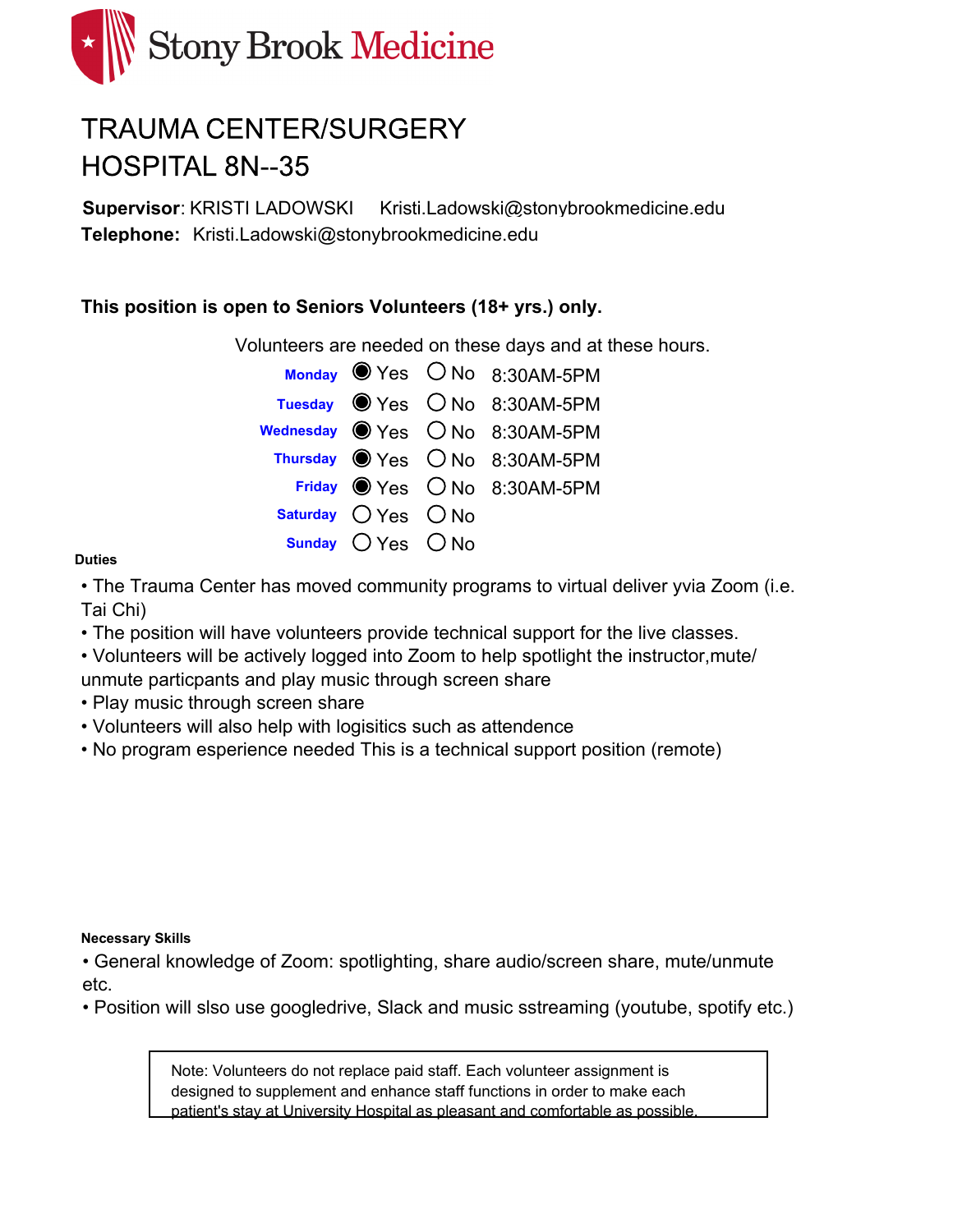

Urology 24 Research Way, Suite 500, Setauket

**Supervisor**: Annie Klasserf NP

Telephone: anne.klassert@stonybrookmedicine.edu

### **This position is open to Seniors Volunteers (18+ yrs.) only.**

Volunteers are needed on these days and at these hours.

| Monday $OYes$ O No            |                                                                             |
|-------------------------------|-----------------------------------------------------------------------------|
|                               | Tuesday $\bullet$ Yes $\circ$ No $\circ$ 9 am to 12 pm or 1:00 to 4 pm      |
|                               | <b>Wednesday</b> $\bigcirc$ Yes $\bigcirc$ No 9 am to 12 pm or 1:00 to 4 pm |
|                               | <b>Thursday</b> $\bigcirc$ Yes $\bigcirc$ No 9 am to 12 pm or 1:00 to 4 pm  |
|                               | Friday $\bigcirc$ Yes $\bigcirc$ No 9 am to 12 pm or 1:00 to 4 pm           |
| Saturday $O$ Yes $\bullet$ No |                                                                             |
| Sunday ○ Yes ● No             |                                                                             |

#### **Duties**

- Escort Patients from waiting room to the exam room
- Assist in obtaining test results from the laboratories
- Copy and collate pre-op packets & patient education materials

**Necessary Skills**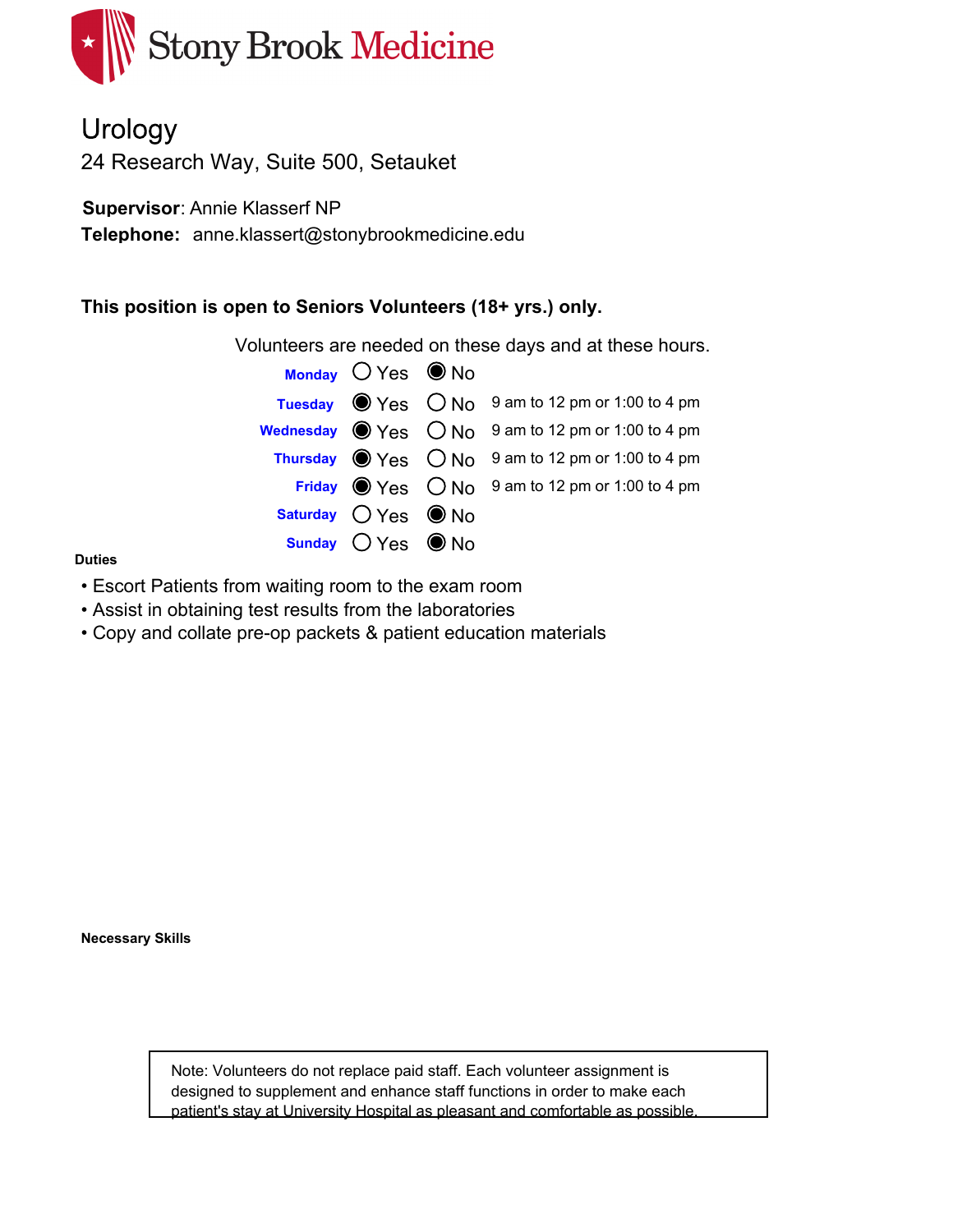

## **Urology - Outpatient** 24 Research Way, E. Setauket, NY/ Suite 500

**Supervisor**: Anne Klassert

Telephone: anne.klassert@stonybrookmedicine.edu

**This assignment requires an interview with the supervisor prior to placement. This position is open to Seniors Volunteers (18+ yrs.) only.**

Volunteers are needed on these days and at these hours.

|                      | Monday $\bullet$ Yes $\circ$ No 1:00 pm to 5:00 pm                |
|----------------------|-------------------------------------------------------------------|
|                      | Tuesday $\bullet$ Yes $\circ$ No $\circ$ 9:00am -5:00 pm          |
|                      | Wednesday $\bigcirc$ Yes $\bigcirc$ No $\bigcirc$ 9:00am -5:00 pm |
|                      | Thursday Wes ONo 9:00am-5:00 pm                                   |
|                      | Friday $\bullet$ Yes $\circ$ No 9:00am -4:30 pm                   |
| Saturday $OYes$ O No |                                                                   |
| Sunday $OYes$ O No   |                                                                   |

#### **Duties**

- Make photocopies of educational and administrative forms
- Escort patients from the waiting room to the exam room
- Assist with calling labs and receiving results by fax
- Assist with cleaning and stocking of rooms and equipment

**Necessary Skills**